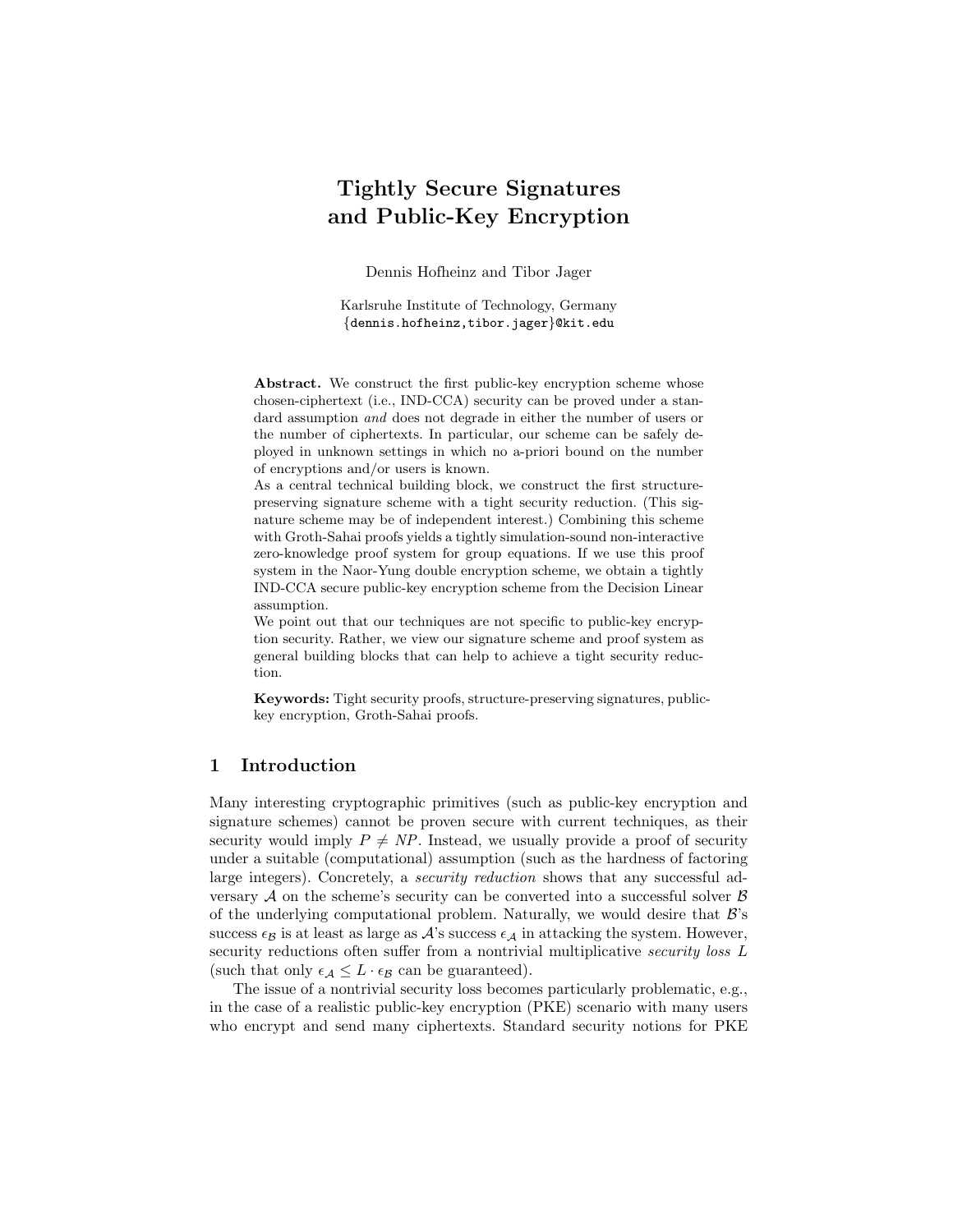schemes (such as IND-CCA security [\[44,](#page-17-0) [20\]](#page-16-0)) only consider one user and one ciphertext. In particular, with very few exceptions ([\[9,](#page-15-0) [32\]](#page-16-1)), most security proofs of encryption schemes only prove security in this simplified scenario. This can be justified with general results ([\[8,](#page-15-1) [9\]](#page-15-0)) that show that one-user, one-ciphertext PKE security implies security in the much more realistic multi-user, multi-ciphertext case. However, this generic reduction suffers from a reduction loss of  $L = n_U \cdot n_C$ , where  $n_U$  is the number of users, and  $n_C$  is the number of ciphertexts per user.

That is, even if a PKE scheme reaches a certain level of security in the commonly considered one-user, one-ciphertext setting, its security level may be significantly lower in a realistic setting. (In fact, Bellare et al. [\[7\]](#page-15-2) give a concrete example of such a scheme in the symmetric-key setting.) This is particularly problematic, since it may not be clear at deployment time for how many users and encryptions a PKE scheme will be used. We thus note that the analysis of cryptographic primitives in the multi-user setting is necessary to derive concrete security guarantees for realistic settings.

Let us say that a security reduction (in the multi-user setting) is *tight* if the corresponding reduction loss  $L$  is a (preferably small) constant. In particular, the security of a tightly secure scheme does not deteriorate in the number of users (or encryptions). For some security notions and constructions, tightly secure reductions can be constructed relatively painlessly. For instance, the random self-reducibility of the Decisional Diffie-Hellman problem allows to tightly prove the IND-CPA security of ElGamal encryption [\[21\]](#page-16-2) even with many users and ciphertexts [\[9\]](#page-15-0). However, for other security notions, it seems inherently difficult to derive a tight security reduction.

For instance, there is no known PKE scheme with a tight (IND-CCA) security reduction from a standard assumption.[1](#page-1-0) Diving into the technical details for a moment, one reason for this apparent difficulty is that an IND-CCA security reduction must be able to decrypt all of  $\mathcal{A}$ 's decryption queries, but must not be able to decrypt its own IND-CCA challenge. One way to resolve this dilemma is to partition the set of ciphertexts into those that can be decrypted, and those that cannot. (For instance, one can set up the proof simulation for  $A$  such that the reduction can decrypt all ciphertexts except for one single challenge ciphertext; examples of this approach are [\[11,](#page-15-3) [34,](#page-16-3) [35\]](#page-17-1).) This proof technique can only argue about a small number of ciphertexts at a time, and a hybrid argument is required to show security in the multi-ciphertexts case. Such a hybrid argument results again in a reduction loss that is linear in the number of ciphertexts.

Another way to show IND-CCA security is to argue with the information the adversary has about the secret key. (Examples of this approach are [\[18,](#page-15-4) [19,](#page-16-4) [38\]](#page-17-2).)

<span id="page-1-0"></span> $^{\rm 1}$  Bellare, Boldyreva, and Micali [\[9\]](#page-15-0) show that the security loss of Cramer-Shoup encryption [\[18\]](#page-15-4) does not depend on the number of users; however, their reduction loss still grows linearly in the number of ciphertexts per user. The identity-based encryption schemes [\[25,](#page-16-5) [26\]](#page-16-6) enjoy a tight reduction, and can be generically converted into tightly IND-CCA secure PKE schemes [\[14\]](#page-15-5); however, they rely on a non-standard multi-challenge assumption. A similar argument holds for the tightly IND-SO-CCA secure PKE scheme of Hofheinz [\[32\]](#page-16-1).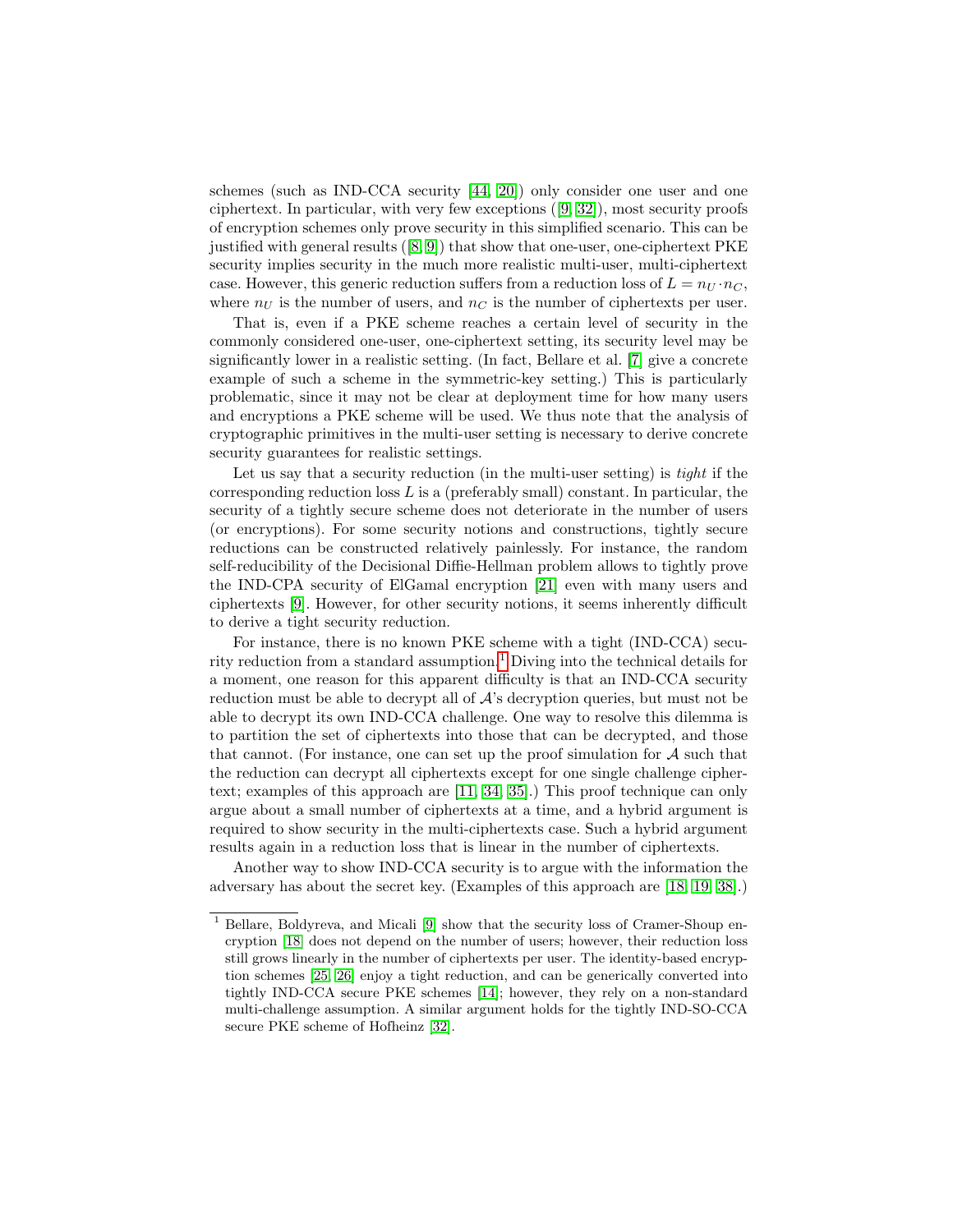Since the size of the secret key is limited, its entropy can only be used to argue about the security of a limited number of ciphertexts at a time. Again a hybrid argument (entailing a linear reduction loss) is required to argue about the security of many ciphertexts. One could hope that the described inherent hybrid arguments of partitioning and entropy-based strategies to show IND-CCA security can be circumvented using dual system (identity-based) encryption techniques [\[47,](#page-17-3) [39\]](#page-17-4). In a nutshell, dual system encryption provides a way to subtly and gradually randomize the distribution of challenge ciphertexts (and user secret keys in an IBE scheme) without explicitly partitioning the set of ciphertexts into decryptable and non-decryptable ones. However, while dual system techniques rely on re-randomizable computational problems (such as the Decision Linear problem), and thus in principle should not suffer from the described problems, all known dual systems schemes still have to use a hybrid argument and do not achieve a tight security reduction. Note that one can construct IND-CCAsecure public-key encryption schemes with tight reduction in the random oracle model [\[5\]](#page-15-6), for instance by applying the Fujisaki-Okamoto transform [\[23\]](#page-16-7) to the tightly IND-CPA-secure schemes from [\[9\]](#page-15-0).

In this paper, we present a general technique to construct tightly secure cryptographic primitives. As an example, we construct the first PKE scheme that is tightly IND-CCA secure under a simple assumption. Concretely, all the constructions in this paper build on the Decision Linear (DLIN) assumption.<sup>[2](#page-2-0)</sup>

Our main technical building block is a structure-preserving signature scheme with a tight security reduction.<sup>[3](#page-2-1)</sup> Loosely speaking, a structure-preserving signature scheme is one in which verification can be expressed as a sequence of group equations. In particular, structure-preserving schemes are amenable to Groth-Sahai (GS) proofs [\[31\]](#page-16-8), which are efficient non-interactive proof systems for sets of equations over a group. Following a known paradigm [\[40,](#page-17-5) [30,](#page-16-9) [16\]](#page-15-7), we then turn our signature scheme into a simulation-sound non-interactive zero-knowledge proof system for group equations.[4](#page-2-2) Since our signature is tightly secure, so is the proof system.

This tightly secure and simulation-sound proof system offers the technical means to achieve tight security. We exemplify this by implementing the Naor-Yung paradigm [\[42,](#page-17-6) [40,](#page-17-5) [13\]](#page-15-8) with our proof system to obtain a tightly IND-CCA secure PKE scheme. This construction appears in [Section 5.](#page-12-0)

<span id="page-2-0"></span> $2$  However, we expect that our constructions also naturally generalize to the  $-$  potentially weaker  $-K$ -Linear assumption and to suitable subgroup decision assumptions.

<span id="page-2-1"></span><sup>&</sup>lt;sup>3</sup> We construct tightly secure structure-preserving signatures. (In fact, our schemes can sign their own public key; such signature schemes are commonly also referred to as automorphic.) While there exist tightly secure signature schemes (e.g., [\[24,](#page-16-10) [12,](#page-15-9) [17,](#page-15-10) [10,](#page-15-11) [36,](#page-17-7) [46\]](#page-17-8)), and structure-preserving signature schemes (e.g., [\[22,](#page-16-11) [3,](#page-14-0) [16\]](#page-15-7)), our scheme seems to be the first to achieve both properties. This combination of properties is crucial for our applications.

<span id="page-2-2"></span><sup>4</sup> By a simulation-sound zero-knowledge proof system, we mean one in which it is infeasible to generate valid proofs for false statements, even when already having observed many simulated proofs for possibly false statements.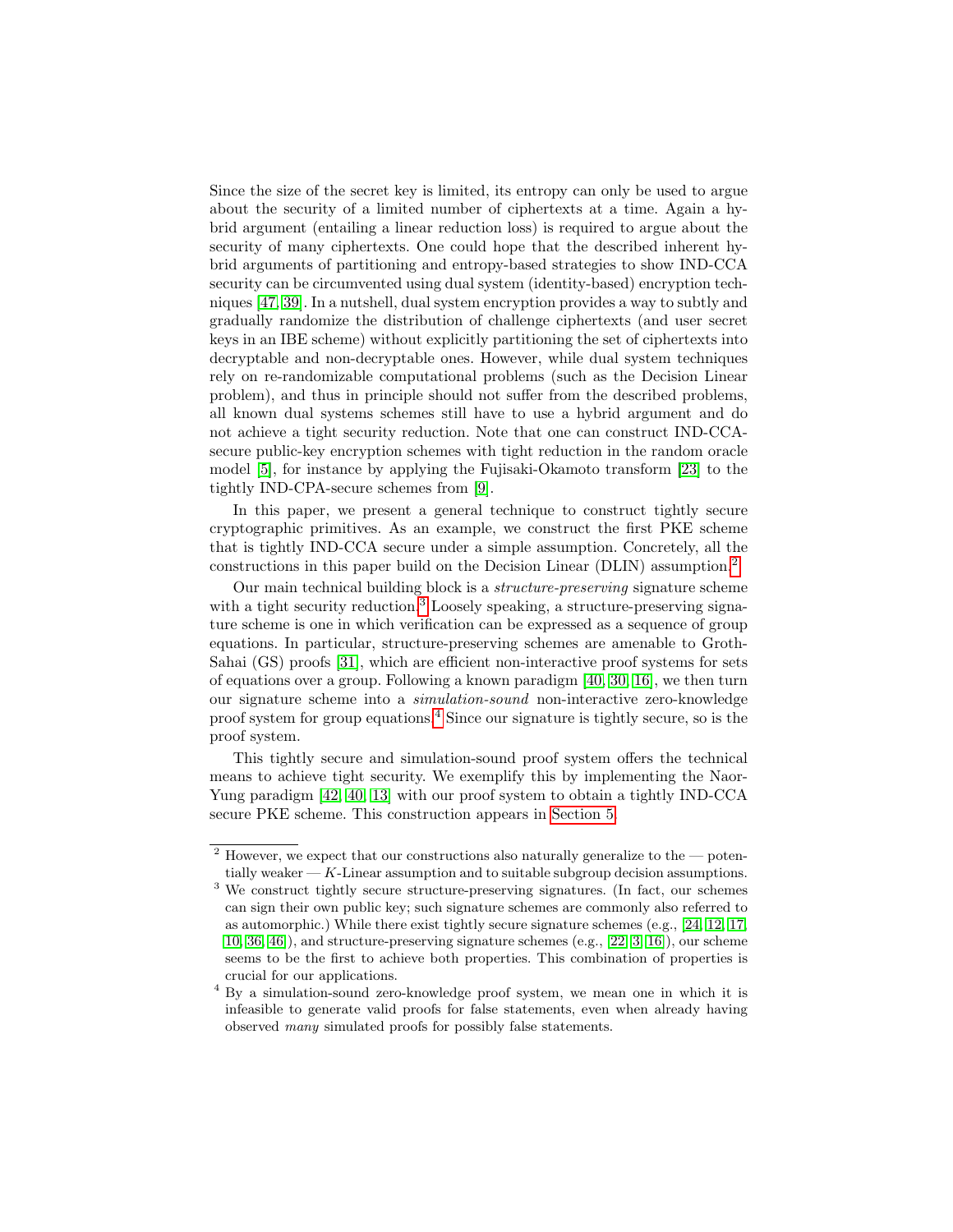Our signature scheme is tree-based and inspired by the scheme of Boneh, Mironov, and Shoup [\[12\]](#page-15-9). However, their scheme is not structure-preserving, as it uses the hash of group elements as an exponent. To avoid this kind of "domain translation," we construct a one-time signature scheme in which signatures and messages are vectors of group elements. (Since we want to implement a tree-based many-time signature scheme, we require, however, that messages can be longer than public verification keys.) To describe our (one-time) scheme, assume groups  $\mathbb{G}, \mathbb{G}_T$  with pairing  $e : \mathbb{G} \times \mathbb{G} \to \mathbb{G}_T$ . Write  $E : \mathbb{G}^3 \times \mathbb{G} \to \mathbb{G}_T^3$  for component-wise pairing. (That is,  $E((u_1, u_2, u_3), v) = (e(u_1, v), e(u_2, v), e(u_3, v))$  In a nutshell, a signature for a message  $m = (m_i)_{i=1}^n \in \mathbb{G}^n$  is of the form  $(s, t) \in \mathbb{G}^2$  and satisfies

$$
\left(\prod_{i=1}^{n} E(U_i, m_i)\right) \cdot E(G, s) \cdot E(H, t) = E(X, z),\tag{1}
$$

<span id="page-3-1"></span>where the  $G, H, X, U_1, \ldots, U_n \in \mathbb{G}^3$ , and  $z \in \mathbb{G}$  are part of the public verification key.<sup>[5](#page-3-0)</sup> This means that  $m_i, s, t, z$  act as coefficients in a linear equation (in the G-exponent) for the vectors  $U_i, G, H, X$ . Now if all the vectors  $U_i, G, H, X$  are DLIN-tuples of the form  $(g^x, h^y, k^{x+y})$  (for fixed  $g, h, k$ ), then any message can be signed when knowing all  $U_i$ ,  $G$ ,  $H$ ,  $X$ -exponents. Now consider a setup in which one  $U_i$  (say,  $U_j$ ) and X are non-DLIN-tuples, and the other  $U_i$  and  $G, H$ are DLIN-tuples. Then, only messages with a specific  $m_j$ -component can be signed. (This is easiest seen by thinking of DLIN-elements as linearly dependent vectors in the exponent; with this view,  $X$  and  $U_j$  are the only vectors outside the vector space generated by DLIN-tuples. We note that this idea of "unique signatures" already appears in the ROM-based signature scheme of Katz and Wang [\[37\]](#page-17-9).) In the proof of (non-adaptive) one-time security, this  $m_j$  will be set up as the message signed for the adversary  $A$ . Furthermore, if the adversary forges a message, we know that this message must have  $m_i$  in its j-th component. Since a forged signature must refer to a message  $M^*$  that is different from the message M signed for A, there must be an j with  $m_j^* \neq m_j$ . A small hybrid argument over  $j \in [n]$  thus shows security. (We stress that we employ a hybrid argument only over a small set  $[n]$  that will not depend on the number of users or ciphertexts. Specifically, our scheme can be implemented with  $n = 8$ .) From this one-time secure scheme, we will construct a tree-based many-time secure scheme following ideas from [\[12\]](#page-15-9); in particular, we will re-use the  $U_i$  for many instances of the one-time scheme. (Such a re-use of public key parts has also been used and made explicit [\[6\]](#page-15-12).) This will finally yield an adaptively secure structurepreserving signature scheme with a tight security reduction. The remaining steps that lead to a tightly simulation-sound proof system and tightly IND-CCA secure public-key encryption follow existing ideas [\[30,](#page-16-9) [13\]](#page-15-8), so we will not outline them here. (Details follow inside.)

<span id="page-3-0"></span><sup>5</sup> We highlight that [\(1\)](#page-3-1) actually consists of three pairing product equations. This can in part be justified by [\[3,](#page-14-0) Theorem 2], which states that already any secure structurepreserving two-time signature scheme must have at least two verification equations.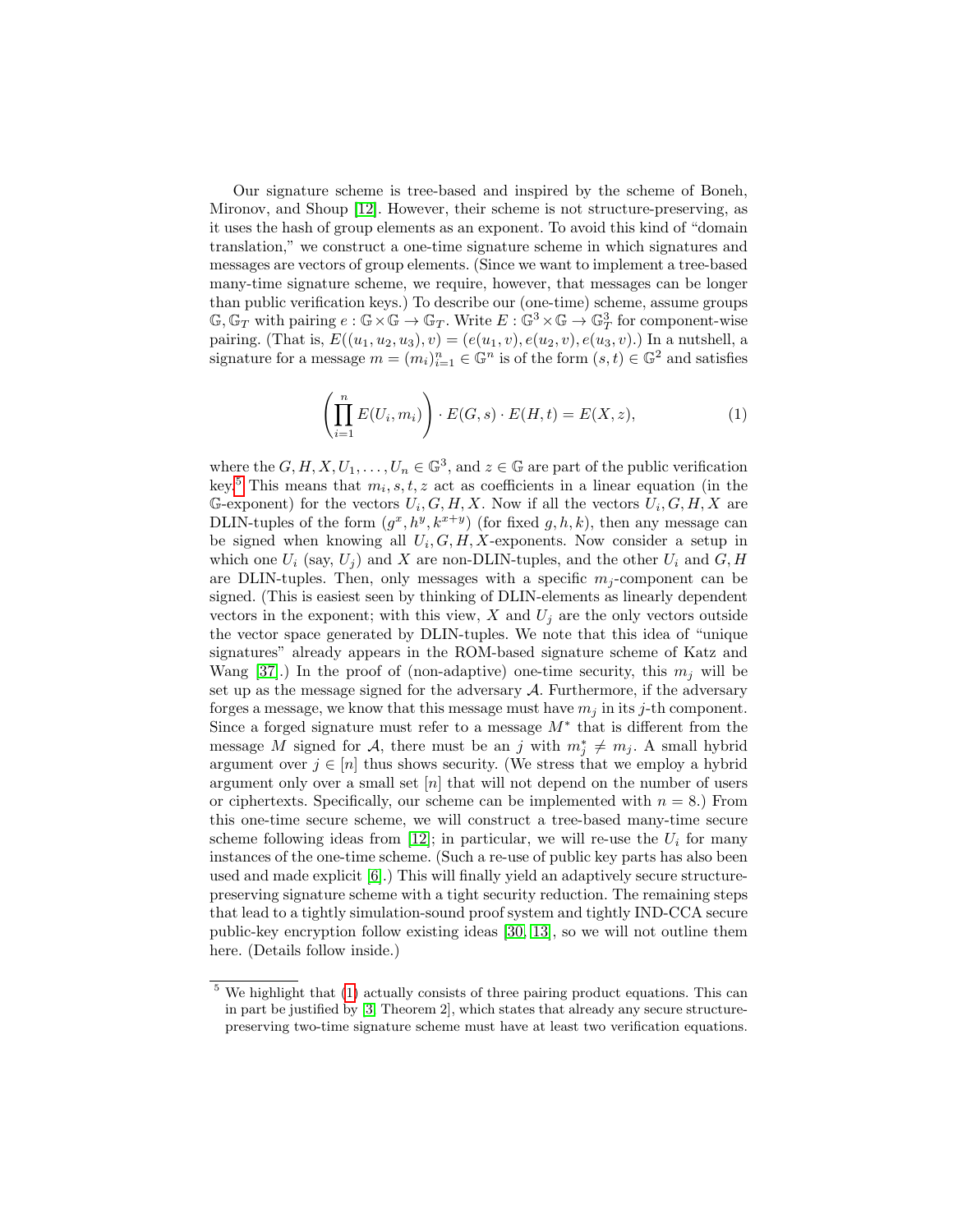We note that plugging our tightly simulation-sound proof system into the construction of [\[13\]](#page-15-8) yields a PKE scheme that is tightly chosen-ciphertext secure even under key-dependent message attacks. Similarly, we expect that proofs of chosen-ciphertext security for identity-based encryption schemes can be made independent of the number of challenge ciphertexts. (However, here we do not expect to obtain independence from the number of users, i.e., identities.) Besides, structure-preserving signatures have found applications in several areas (e.g., [\[15,](#page-15-13) [22,](#page-16-11) [29\]](#page-16-12)). We expect that tightly secure structure-preserving signature schemes lead to tighter security proofs in these applications.

In [\[2,](#page-14-1) Appendix C] (the full version of [\[1\]](#page-14-2)), [Abe et al.](#page-14-1) describe a DLINbased structure-preserving one-time signature scheme that is more efficient than ours and has subsequently also been proven compatible with our tree-based approach [\[4\]](#page-14-3). In particular, together with our work, their scheme yields a more efficient tightly IND-CCA-secure encryption scheme. (We were not aware of their one-time signature scheme when designing ours.)

# <span id="page-4-0"></span>2 Preliminaries

*Notation*. If A is a set, then  $a \stackrel{\hspace{0.1em}\mathsf{\scriptscriptstyle\$}}{\leftarrow} A$  denotes that a is distributed uniformly over A. If A is a probabilistic algorithm, then  $a \stackrel{\hspace{0.1em}\mathsf{\scriptscriptstyle\$}}{\leftarrow} A$  denotes that a is computed by A using fresh random coins. For  $n \in \mathbb{N}$  we write  $[n]$  to denote the set  $[n] =$  $\{1, \ldots, n\}$ . For  $j \in [n]$  we write  $[n \setminus j]$  to denote the set  $\{1, \ldots, n\} \setminus \{j\}$ .

Digital Signatures. Generally, we assume a parameter generation algorithm Sig.Param which takes as input the security parameter  $\kappa$  and generates public parameters  $\varPi \overset{\hspace{0.1em}\mathsf{\scriptscriptstyle\$}}{\leftarrow}$  Sig.Param $(\kappa).$ 

A digital signature scheme  $Sig = (Sig.Gen, Sig.Sign, Sig.Vfy)$  consists of three algorithms. Key generation algorithm Sig.Gen generates, on input parameters  $\Pi$ , a keypair (*vk*, *sk*)  $\stackrel{\$}{\leftarrow}$  Sig. Gen( $\Pi$ ) consisting of a secret signing key *sk* and a public verification key  $vk$ . The signing algorithm Sig.Sign inputs a message and the secret signing key, and returns a signature  $\sigma \stackrel{\hspace{0.1em}\mathsf{\scriptscriptstyle\$}}{\leftarrow}$  Sig.Sign $(\mathit{sk}, \mathit{m})$  of the message. The verification algorithm Sig.Vfy takes a verification key and a message with corresponding signature as input, and returns  $b \leftarrow \text{Sig.Vfy}(vk, m, \sigma)$  where  $b \in \{0, 1\}$ . We require the usual correctness properties.

Let us recall the *existential unforgeability against chosen message attacks* (EUF-CMA) security experiment [\[28\]](#page-16-13), played between a challenger and a forger A.

- 1. The forger, on input public parameters  $\Pi$ , may ask a *non-adaptive* chosenmessage query. To this end, it submits a list of messages  $M^{(1)}, \ldots, M^{(q_0)}$  to the challenger.
- 2. The challenger runs  $\textsf{Sig.Gen}(H)$  to generate a keypair  $(vk, sk)$ . The forger receives vk and a signature  $\sigma^{(i)}$  for each chosen message  $M^{(i)}$ ,  $i \in [q_0]$ .
- 3. Now the forger may ask adaptive chosen-message queries, by submitting messages  $M^{(q_0+1)}, \ldots, M^{(q)}$  to the challenger. The challenger returns a signature  $\sigma^{(i)}$  under sk for each message  $M^{(i)}$ ,  $i \in [q_0+1, q]$ .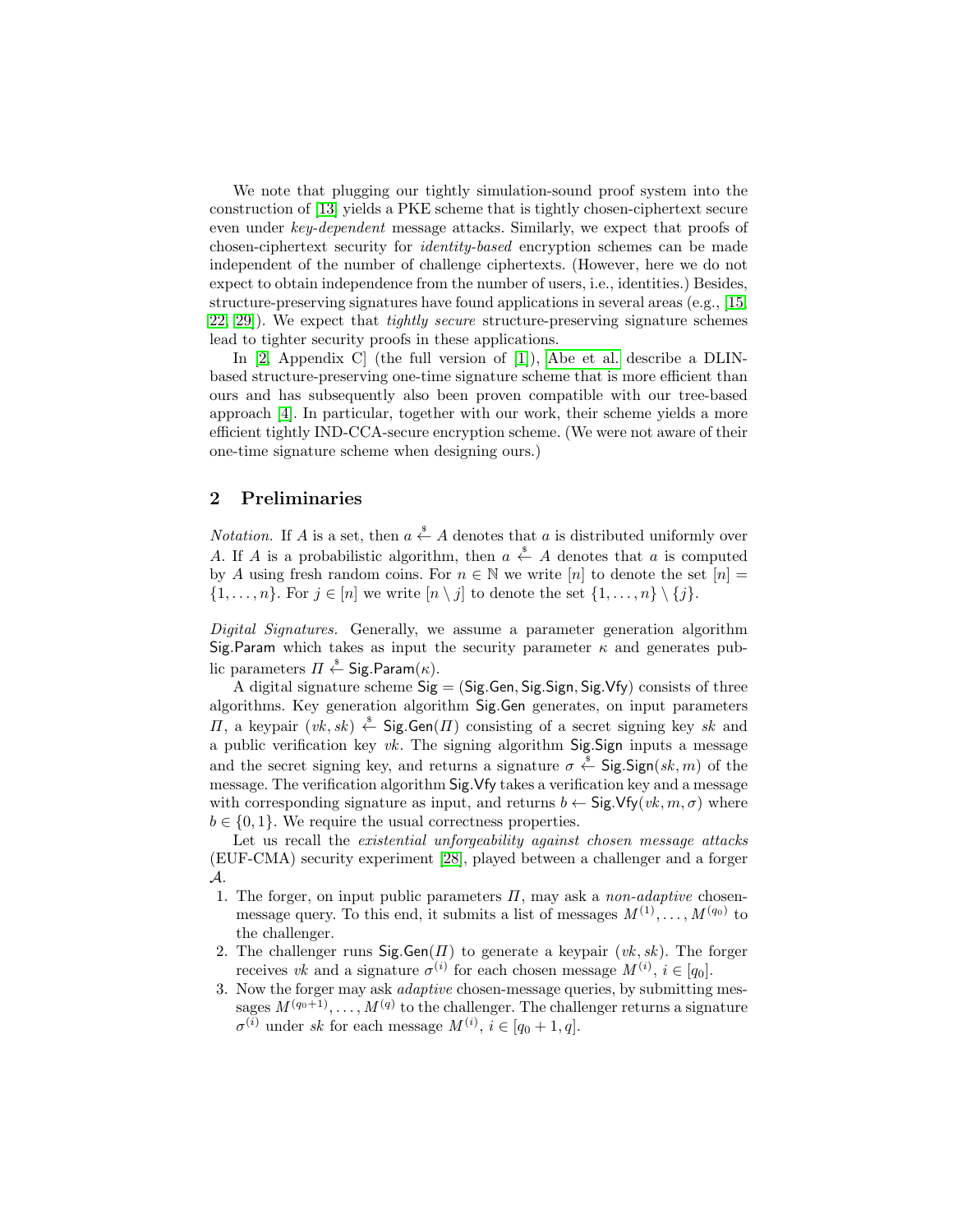4. Finally the forger outputs a message  $M^*$  and signature  $\sigma^*$ .

**Definition 1.** An adversary is adaptive, if it asks at least one adaptive chosenmessage query. Otherwise it is non-adaptive. Let  $A$  be an adversary (adaptive or non-adaptive) that runs in time t, makes q chosen-message queries (in total), and outputs  $(M^*, \sigma^*)$ . We say that A  $(\epsilon, t, q)$ -breaks the EUF-CMA security of Sig if

$$
\Pr[\mathsf{Sig.Vfy}(vk, M^*, \sigma^*) = 1 \land M^* \not\in \{M^{(1)}, \dots, M^{(q)}\}] \ge \epsilon.
$$

We say that  $A(\epsilon, t, q)$ -breaks the strong EUF-CMA security of Sig if

 $\Pr[\mathsf{Sig.Vfy}(vk, M^*, \sigma^*) = 1 \land (M^*, \sigma^*) \notin \{(M^{(1)}, \sigma^{(1)}), \dots, (M^{(q)}, \sigma^{(q)})\}] \ge \epsilon.$ 

Accordingly, a signature scheme Sig is  $(\epsilon, t, q)$ -secure against adaptive (nonadaptive) EUF-CMA attacks, if there exists no adaptive (non-adaptive) adversary that  $(\epsilon, t, q)$ -breaks Sig.

Complexity Assumptions. In the following, let  $\mathbb G$  be a group of prime order p. For a generator  $g \in \mathbb{G}$  and arbitrary  $h \in \mathbb{G}$ , let  $\log_g(h) \in \mathbb{Z}_p$  be the discrete logarithm of h (to base g), such that  $g^{\log_g(h)} = h$ .

**Definition 2.** Let  $g, h \in \mathbb{G}$  be random generators of  $\mathbb{G}$ . We say that an adversary  $A$  ( $\epsilon$ , t)-breaks the Discrete Logarithm (DLOG) assumption in  $\mathbb{G}$ , if A runs in time t and  $Pr[\mathcal{A}(g,h) = \log_g(h)] \ge \epsilon$ .

Furthermore, for generators  $g, h, k \in \mathbb{G}$  let  $DLIN(g, h, k)$  denote the set

DLIN
$$
(g, h, k) = \{(g^u, h^v, k^{u+v}) : u, v \in \mathbb{Z}_p\}
$$

Let  $G = (g, 1, k) \in \mathbb{G}^3$  and  $H = (1, h, k) \in \mathbb{G}^3$ . For two vectors  $V = (v_1, v_2, v_3)$ and  $W = (w_1, w_2, w_3)$  in  $\mathbb{G}^3$  and  $u \in \mathbb{Z}_p$  let  $V \cdot W := (v_1 \cdot w_1, v_2 \cdot w_2, v_3 \cdot w_3)$  and let  $V^u := (v_1^u, v_2^u, v_3^u)$ . Then we can write the set  $\text{DLIN}(g, h, k)$  equivalently as

$$
\mathsf{DLIN}(g, h, k) = \{ U : U = G^u \cdot H^v, u, v \in \mathbb{Z}_p \}.
$$

**Definition 3.** Let  $g, h, k \stackrel{\$}{\leftarrow} \mathbb{G}$  be random generators of group  $\mathbb{G}$ , and let  $U \stackrel{\$}{\leftarrow}$ DLIN $(g, h, k)$  and  $V \stackrel{\$}{\leftarrow} \mathbb{G}^3$ . We say that an adversary  $\mathcal{B}(\epsilon, t)$ -breaks the Decision Linear (DLIN) assumption in  $\mathbb{G}$ , if  $\mathcal{B}$  runs in time t and

 $Pr[\mathcal{B}(q, h, k, U) = 1] - Pr[\mathcal{B}(q, h, k, V) = 1] > \epsilon.$ 

#### <span id="page-5-0"></span>3 Structure-Preserving Signatures

In the sequel let  $\mathbb{G}, \mathbb{G}_T$  be groups of prime order p with bilinear map  $e : \mathbb{G} \times \mathbb{G} \to$  $\mathbb{G}_T$ , and let  $g, h, k$  be random generators of  $\mathbb{G}$ . For a vector  $V = (v_0, v_1, v_2) \in \mathbb{G}^3$ and a group element  $w \in \mathbb{G}$ , we write  $E(V, w)$  to denote the vector

$$
E(V, w) = (e(v_0, w), e(v_1, w), e(v_2, w)).
$$

For two vectors  $V = (v_0, v_1, v_2)$  and  $W = (w_0, w_1, w_2)$  we denote with  $V \cdot W$  the component-wise product  $V \cdot W = (v_0 \cdot w_0, v_1 \cdot w_1, v_2 \cdot w_2)$ . For  $w \in \mathbb{Z}_p$  we write  $V^w$  to denote  $V^w = (v_0^w, v_1^w, v_2^w)$ .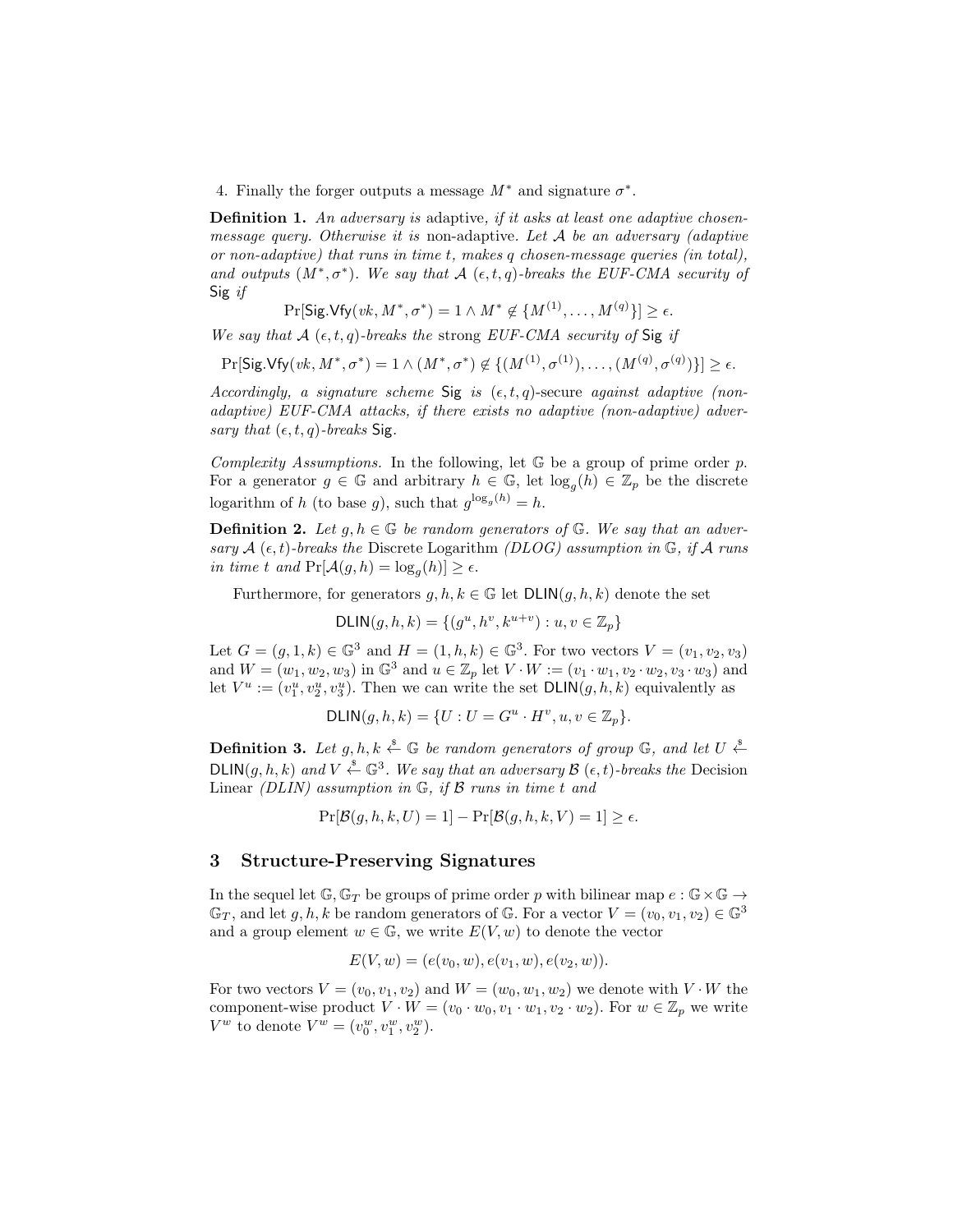#### 3.1 One-Time Signatures for Single Group Elements

Let  $OTSig = (OTSig.Gen, OTSig.Sign, OTSig.Vfy)$  be the following signature scheme.

- OTSig.Gen $(g, h, k)$ : Given random generators  $g, h, k \in \mathbb{G}$ , choose a random generator  $z \stackrel{\hspace{0.1em}\mathsf{\scriptscriptstyle\$}}{\leftarrow} \mathbb{G}$  and integers  $u, v, x, y \stackrel{\hspace{0.1em}\mathsf{\scriptscriptstyle\$}}{\leftarrow} \mathbb{Z}_p$ . Set  $U := (g^u, h^v, k^{u+v})$  and  $X := (g^x, h^y, k^{x+y})$ . Set  $vk := (g, h, k, U, X, z)$  and  $sk := (u, v, x, y)$  and return  $(vk, sk)$ .
- OTSig.Sign(sk, m): Given a message  $m \in \mathbb{G}$  and a secret key  $sk = (u, v, x, y)$ , compute  $s := z^x m^{-u}$  and  $t := z^y m^{-v}$  and return  $\sigma = (s, t)$ .
- $\overline{\text{OTSig.Vfy}(vk, m, \sigma)}$ : Given a public key  $vk = (g, h, k, U, X, z)$ , message m, and signature  $\sigma = (s, t)$ , let  $G := (g, 1, k)$  and  $H = (1, h, k)$ . Return 1 if equation

$$
E(U, m) \cdot E(G, s) \cdot E(H, t) = E(X, z)
$$

holds. Otherwise return 0.

**Theorem 1.** Suppose there exists a non-adaptive adversary A that  $(\epsilon, t, 1)$ breaks the EUF-CMA security of OTSig. Then there exists an adversary B that  $(\epsilon', t')$ -breaks the DLIN assumption in  $\mathbb{G}$ , where t' is roughly the runtime of the EUF-CMA experiment with A, and  $\epsilon' \geq \epsilon - 1/p$ .

Due to space limitations, we have to refer to the full version [\[33\]](#page-16-14) for the proof.

#### <span id="page-6-0"></span>3.2 One-Time Signatures for Vectors of Group Elements

In this section we extend the message space of OTSig from the previous section to vectors  $M = (m_1, \ldots, m_n)$  of n elements of G. The scheme is very similar, except that now the public key and the verification equation contain  $n$  elements  $U_1, \ldots, U_n$  instead of a single element U.

Scheme  $\overline{OTSig}^n = (\overline{OTSig} \cdot \overline{Gen}^n, \overline{OTSig} \cdot \overline{Sign}^n, \overline{OTSig} \cdot \overline{Vfg}^n)$  works as follows. OTSig.Gen<sup>n</sup> $(g, h, k)$ : Given a generators  $g, h, k \in \mathbb{G}$ , choose a random genera-

- tor  $z \stackrel{\$}{\leftarrow} \mathbb{G}$  and  $2(n + 1)$  integers  $u_1, v_1, \ldots, u_n, v_n, x, y \stackrel{\$}{\leftarrow} \mathbb{Z}_p$ . Set  $U_i :=$  $(g^{u_i}, h^{v_i}, k^{u_i+v_i})$  for  $i \in [n]$  and  $X := (g^x, h^y, k^{x+y})$ . Define the keys as  $vk := (q, h, k, U_1, \ldots, U_n, X, z)$  and  $sk := (u_1, v_1, \ldots, u_n, v_n, x, y)$  and return  $(vk, sk).$
- OTSig.Sign<sup>n</sup>(sk, M): Given a message vector  $M = (m_1, \ldots, m_n) \in \mathbb{G}^n$  and secret key sk, compute  $s := z^x \prod_{i=1}^n m_i^{-u_i}$  and  $t := z^y \prod_{i=1}^n m_i^{-v_i}$  and return  $\sigma = (s, t).$
- OTSig.Vfy<sup>n</sup>(*vk*, *M*,  $\sigma$ ): Given a public key *vk*, message vector  $M = (m_1, \ldots, m_n)$ , and signature  $\sigma = (s, t)$ , let  $G := (g, 1, k)$  and  $H = (1, h, k)$ . Return 1 if equation

$$
\prod_{i=1}^{n} E(U_i, m_i) \cdot E(G, s) \cdot E(H, t) = E(X, z)
$$

holds. Otherwise return 0.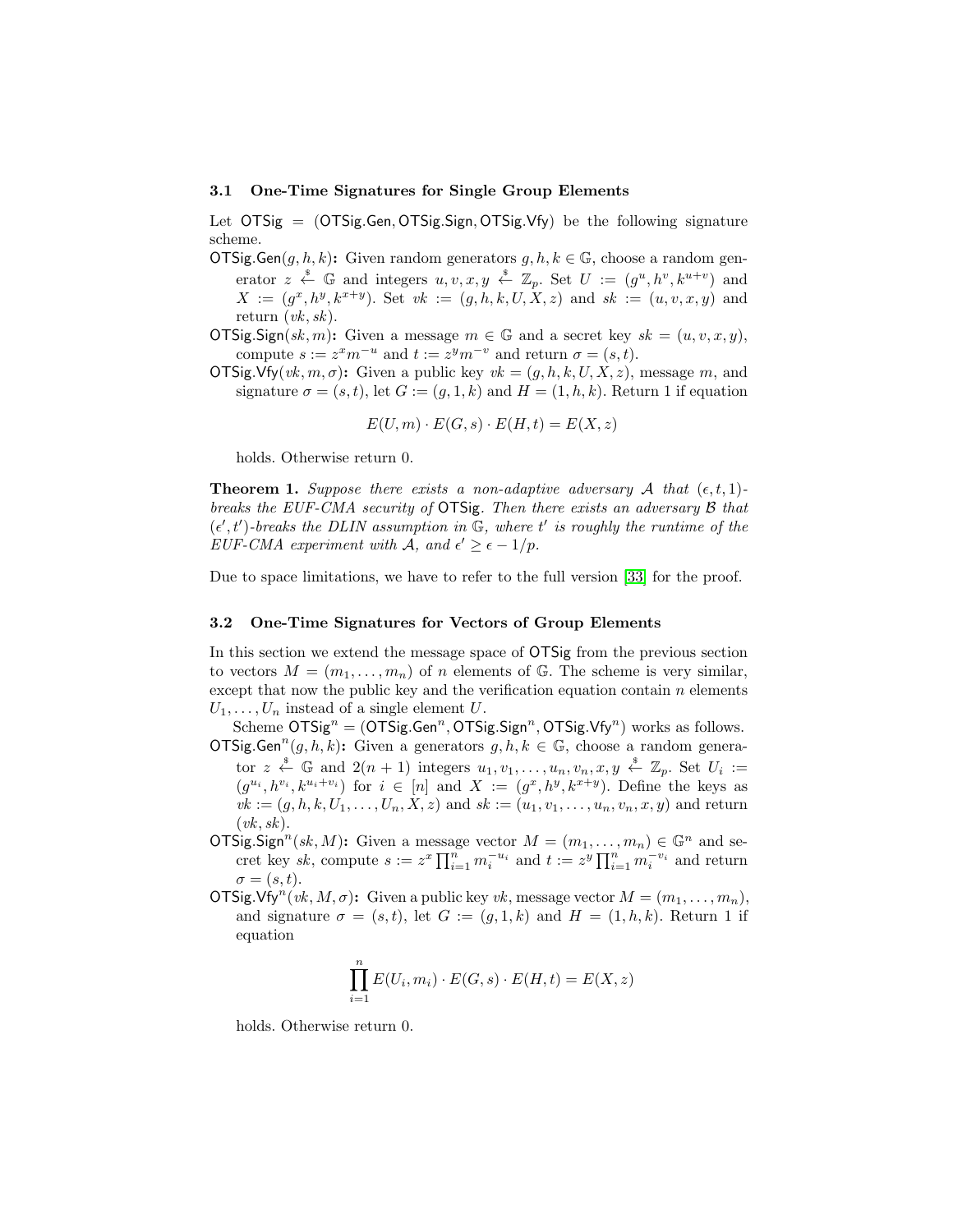**Theorem 2.** Suppose there exists a non-adaptive adversary A that  $(\epsilon, t, 1)$ breaks the EUF-CMA security of  $OTSig<sup>n</sup>$ . Then there exists an adversary  $\beta$ that  $(\epsilon', t')$ -breaks the DLIN assumption in  $\mathbb{G}$ , where  $t'$  is roughly with runtime of the EUF-CMA experiment with A, and  $\epsilon' \geq \epsilon/n - 1/p$ .

Again we have to refer to the full version [\[33\]](#page-16-14) for the proof.

#### <span id="page-7-0"></span>3.3 Signatures Secure Against Non-adaptive Adversaries

Now we construct a signature scheme based on a binary tree of depth d. The scheme has message space  $\mathbb{G}^8$ , allows us to issue up to  $2^d$  signatures (where d may be large enough such that  $2^d$  is virtually unbounded, e.g.  $d = 80$ , and is provably secure against non-adaptive adversaries under the DLIN assumption.

Basic Idea. The construction is based on binary Merkle trees [\[41\]](#page-17-10), instantiated such that all nodes except for the root can be generated "on the fly." In particular, not the complete tree must be stored (which would clearly be infeasible for large d). Each node of the tree consists of a key pair  $(vk, sk)$  of our one-time signature scheme from Section [3.2.](#page-6-0) The two children of this node are authenticated by a signature over their respective public keys that verifies under  $vk$ . The key-pairs corresponding to tree leaves are used to sign actual messages.

Recall that a public key consists of a vector  $(g, h, k, U_1, \ldots, U_n, X, z)$ , where n is the number of group elements to be signed. In order to obtain a tight security reduction, we re-use the public-key components  $(g, h, k, U_1, \ldots, U_n)$  for all nodes of the tree. Only the  $(X, z)$ -components are unique for each node. The tight reduction is inspired by the proof of the tree-based signature scheme of Boneh et al. [\[12\]](#page-15-9). Let us give some more details on an informal level.

- The tree is parametrized by  $(g, h, k) \in \mathbb{G}^3$  and  $U_1, \ldots, U_8 \in \mathsf{DLIN}(g, h, k)$ , where for each  $i \in [8]$  we have  $U_i = (g^{u_i}, h^{v_i}, k^{u_i+v_i})$  for random  $u_i, v_i \stackrel{\text{s}}{\leftarrow} \mathbb{Z}_p$ . (It will later become clear that we will sign vectors of group elements, where each consists of 8 group elements. This is the reason why we choose  $n = 8$ here).
- Each tree node N is identified by a four-tuple of group elements  $N = (X, z) \in$  $\mathbb{G}^4$ , where  $z \stackrel{\$}{\leftarrow} \mathbb{G}$  is random and  $X = (g^x, h^y, k^{x+y})$  for random  $x, y \stackrel{\$}{\leftarrow} \mathbb{Z}_p$ .
- To each node  $N = (X, z)$  of the tree we assign the public key

$$
vk = (g, h, k, U_1, \ldots, U_8, X, z)
$$

with corresponding secret key  $sk_N = (u_1, v_1, \ldots, u_8, v_8, x, y)$ . Note that this is a valid key pair for the one-time signature scheme from Section [3.2,](#page-6-0) instantiated such that vectors of 8 group elements can be signed. Note also that each node is identified by  $(X, z) \in \mathbb{G}^4$ , so that we can sign two child nodes with each public key.

– The tree is constructed — on the fly — as follows. Let  $N_L = (X_L, z_L)$  and  $N_R = (X_R, z_R)$  be the two children of node  $N = (X, z)$ . Then a signature of the message  $M = (N_L, N_R) = (X_L, z_L, X_R, z_R) \in \mathbb{G}^8$  under secret key  $sk_N$ authenticates  $N_L$  and  $N_R$  as children of N. (This is why we chose  $n = 8$ ).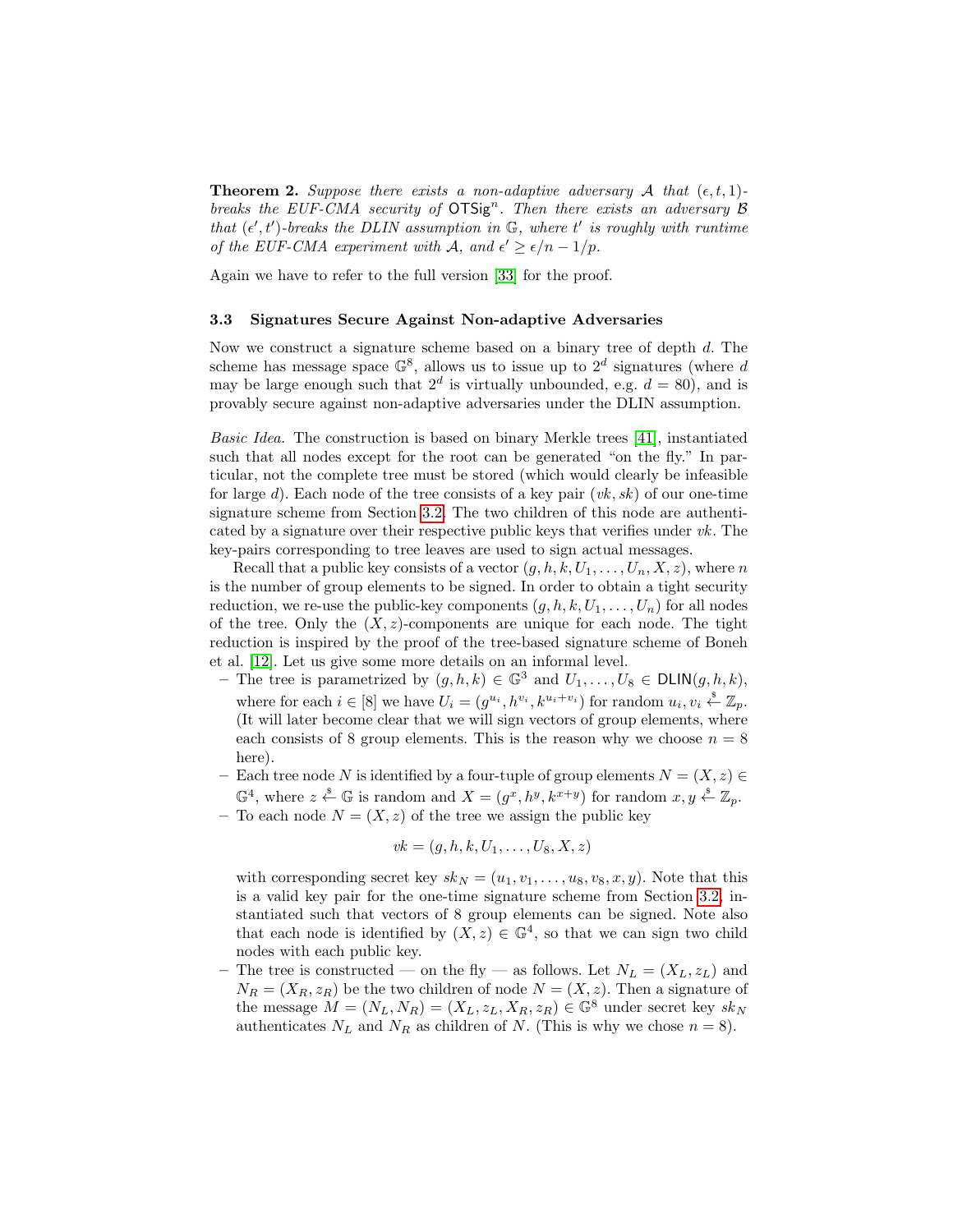- This gives the following signature scheme, which can be used to sign 8-tuples of elements of G:
	- The public key of the signature scheme consists of  $(g, h, k, U_1, \ldots, U_8)$ and the root node  $N_0 = (X_0, z_0)$ , the secret key consists of the discrete logarithms  $(u_1, v_1, \ldots, u_8, v_8, x_0, y_0)$ .
	- In order to sign a message  $M = M_d \in \mathbb{G}^8$ , select a leaf node  $N_d$  which has not been used before. Let  $N_{d-1}, \ldots, N_0$  denote the path from  $N_d$  to the root  $N_0$ , and for all  $N_i$   $(i \in \{1, ..., d-1\})$ , let  $N_i^{\text{co}}$  denote the sibling of  $N_i$ . Let

<span id="page-8-0"></span>
$$
M_{i-1} := \begin{cases} (N_i, N_i^{\text{co}}), & \text{if } N_i^{\text{co}} \text{ is the right-hand sibling of } N_i, \\ (N_i^{\text{co}}, N_i), & \text{if } N_i^{\text{co}} \text{ is the left-hand sibling of } N_i. \end{cases} \tag{2}
$$

A signature for  $M_d$  consists of all pairs  $M_{d-1}, \ldots, M_0$  and signatures  $(\sigma_d, \ldots, \sigma_0)$  such that each signature  $\sigma_i$  authenticates  $M_i$  as child of node  $N_{i-1}$ .

We note that, strictly speaking, the described scheme is not structure-preserving. (The reason is the case distinction in  $(2)$ .) We will show later how to implement our scheme in a structure-preserving way. A more precise description as well as a graphical illustration of the scheme can be found in the full version [\[33\]](#page-16-14).

**Theorem 3.** Suppose there exists a non-adaptive adversary A that  $(\epsilon, t, q)$ -breaks the EUF-CMA security of TSig. Then there exists an adversary  $\mathcal B$  that  $(\epsilon', t')$ breaks the DLIN assumption in  $G$ , where  $t'$  is roughly the runtime of the EUF-CMA experiment with A, and  $\epsilon' = \epsilon/8$ .

Note that the success probability  $\epsilon'$  of the DLIN-breaker  $\mathcal B$  is independent of the number q of chosen-message queries issued by  $\mathcal A$ . In the full version [\[33\]](#page-16-14) we also describe how to construct an adaptively secure scheme with tight reduction.

# <span id="page-8-1"></span>4 Tightly Simulation-Sound NIZK Proofs for Pairing Product Equations

In this section we use the signature scheme from Section [3.3](#page-7-0) to construct a NIZK proof for satisfiability of pairing product equations whose security reduces tightly to the DLIN assumption. "Tight" means here that the success probability of the reduction is independent of the number of simulated proofs the adversary sees. The construction is a special case of Groth-Sahai (GS) proofs [\[31\]](#page-16-8), and uses a trick from [\[30,](#page-16-9) Section 4] to express the disjunction of two sets of pairing product equations as one set.

Non-Interactive Zero-Knowledge Proofs. Let R be a binary relation and let  $\mathcal{L} := \{x : \exists w \text{ s.t. } R(x, w) = 1\}$  be the language defined by R. A non-interactive zero-knowledge proof system  $NIZK = (NIZK.Gen, NIZK.Prove, NIZK.Vfy)$  for  $\mathcal L$ consists of three algorithms. The common reference string generation algorithm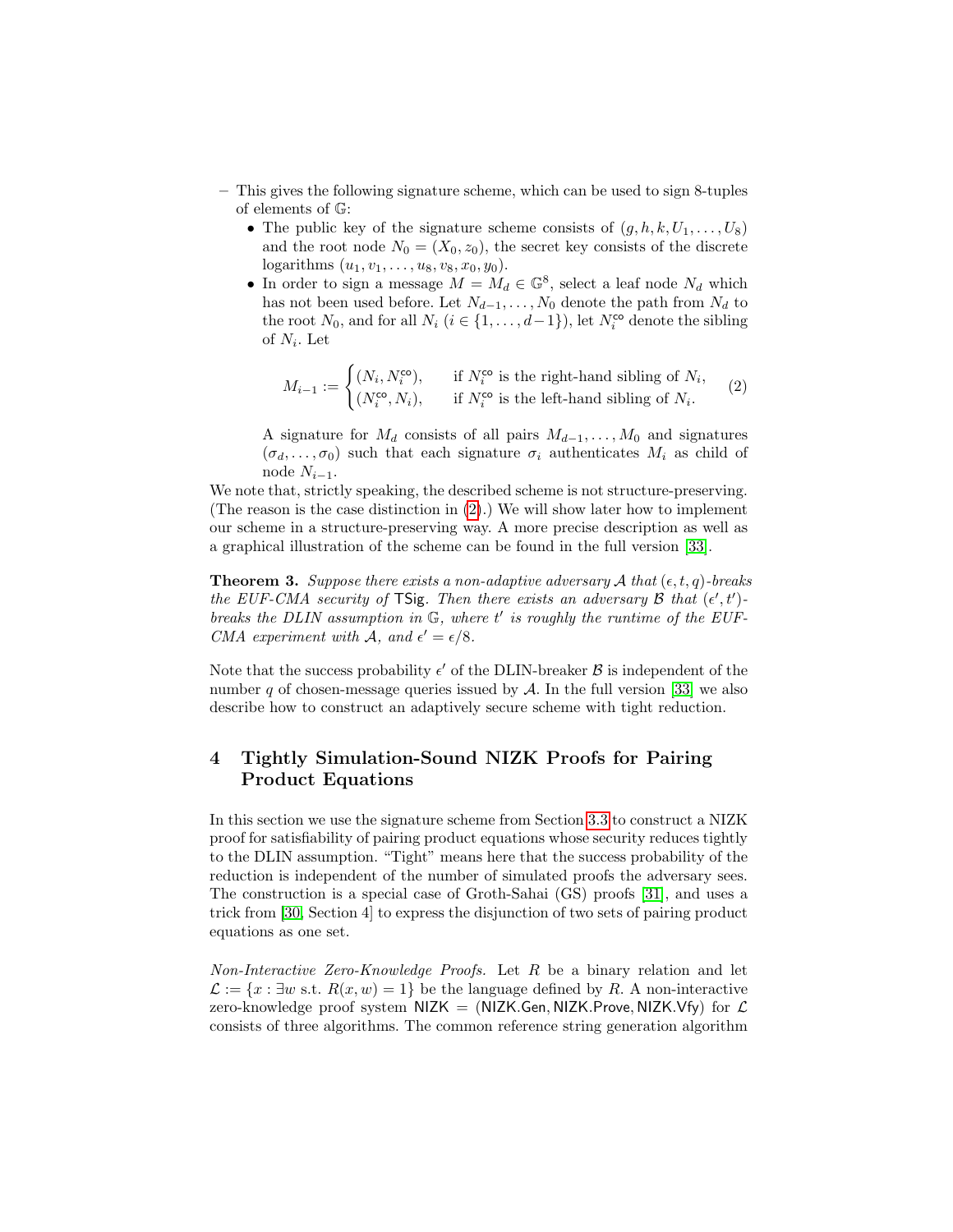crs  $\stackrel{\$}{\leftarrow}$  NIZK.Gen( $\kappa$ ) takes as input a security parameter  $\kappa$  and outputs a common reference string crs. Algorithm  $\pi \stackrel{\hspace{0.1em}\mathsf{\scriptscriptstyle\$}}{\leftarrow}$  NIZK.Prove $(crs, x, w)$  takes as input crs, statement x, and a witness w that  $x \in \mathcal{L}$ , and outputs a proof  $\pi$ . The verification algorithm NIZK.Vfy( $crs, \pi, x$ )  $\in \{0, 1\}$  takes as input proof  $\pi$  and statement x. We say that NIZK.Vfy accepts if NIZK.Vfy( $crs, \pi, x$ ) = 1. We say that NIZK.Vfy rejects if NIZK.Vfy( $crs, \pi, x$ ) = 0.

NIZK is  $(\epsilon_{ZK}, \epsilon_{\text{snd}}, \epsilon_{\text{simsnd}}, t, Q)$ -secure, if the following holds.

- **Perfect completeness.** For each  $(x, w) \in R$ , each parameter  $\kappa$ , and each  $\mathit{crs} \overset{\hspace{0.1em}\mathsf{\scriptscriptstyle\$}}{\leftarrow}$  NIZK.Gen( $\kappa$ ) holds that
- $\Pr[\mathsf{NIZK.Vfy}(crs, \pi, x) = 1 : \pi \overset{\hspace{0.1em}\mathsf{\scriptscriptstyle\$}}{\leftarrow} \mathsf{NIZK.Prove}(crs, x, w)] = 1.$ **Soundness.** For all adversaries  $A$  running in time t holds that
	- $Pr[\mathcal{A}(crs) = (x, \pi) : x \notin \mathcal{L} \land \mathsf{NIZK.Vfy}(crs, \pi, x) = 1] \leq \epsilon_{\mathsf{snd}}$
- **Zero knowledge.** There exists a simulator  $S = (\mathcal{S}_0, \mathcal{S}_1)$ , such that  $(crs, td) \stackrel{\$}{\leftarrow}$  $\mathcal{S}_0(\kappa)$  generates a common reference string and trapdoor information td, and  $\pi \stackrel{\hspace{0.1em}\mathsf{\scriptscriptstyle\$}}{\leftarrow} \mathcal{S}_1(crs_{\mathsf{sim}},td,x)$  generates a simulated proof  $\pi$  for statement x (where not necessarily  $x \in \mathcal{L}$ ).

Let  $\mathit{crs}_\mathsf{real} \overset{\hspace{0.1em}\mathsf{\scriptscriptstyle\$}}{\leftarrow} \mathsf{NIZK}.\mathsf{Gen}(\kappa)$  and let  $\mathcal{O}_\mathsf{real}$  denote an oracle that takes as input  $(x, w) \in R$  and returns NIZK.Prove $(crs_{real}, x, w)$ . Let  $(crs_{sim}, td) \stackrel{\$}{\leftarrow} S_0(\kappa)$ and let  $\mathcal{O}_{sim}$  return  $\mathcal{S}_1(crs_{sim}, td, x)$  on input  $(x, w) \in R$ . We require that

$$
\Pr[\mathcal{A}^{\mathcal{O}_{\text{real}}}(crs_{\text{real}}) = 1] - \Pr[\mathcal{A}^{\mathcal{O}_{\text{sim}}}(crs_{\text{sim}}) = 1] \le \epsilon_{\text{ZK}}
$$

for all  $A$  running in time at most  $t$  that issue at most  $Q$  oracle queries.

**Simulation soundness.** For  $\mathit{crs} \overset{\hspace{0.1em}\mathsf{\scriptscriptstyle\$}}{\leftarrow} \mathcal{S}_0(\kappa)$  and for all adversaries A running in time t that may query  $S_1$  at most Q times for simulated proofs  $\pi_1, \ldots, \pi_Q$ of arbitrary statements  $x_1, \ldots, x_Q$  (where possibly  $x_i \notin \mathcal{L}$  for some or all  $i \in [Q]$ ) holds that

$$
\Pr\left[\mathcal{A}^{\mathcal{S}_1}(\mathit{crs}) = (x,\pi) : \begin{matrix}x \notin \mathcal{L} \land (x,\pi) \neq (x_i,\pi_i) \forall i \in [Q] \\ \text{and NIZK.Vfy}(\mathit{crs},\pi,x) = 1\end{matrix}\right] \leq \epsilon_{\text{simsnd}}
$$

We will also use a variant of NIZK proof systems as a technical building block. Namely, a (perfectly) non-interactive witness-indistinguishable (NIWI) proof system is defined like a NIZK proof system above, with the following difference. Instead of the zero-knowledge and simulation-soundness properties, we require (perfect) witness-indistinguishability: for all crs in the image of NIZK.Gen, and all  $(x, w_1), (x, w_2) \in R$  (for the same x), we require that the distributions induced by NIZK.Prove $(crs, x, w_1)$  and NIZK.Prove $(crs, x, w_2)$  are identical.

### 4.1 Building Blocks

Pairing Product Equations. Following [\[30,](#page-16-9) [31\]](#page-16-8), a pairing product equation (PPE) s of length  $\ell$  over  $\mathbb G$  is an equation of the form

<span id="page-9-0"></span>
$$
\prod_{j=1}^{\ell} e(Q_{j,0}, Q_{j,1}) = 1 \quad \text{with} \quad Q_{j,b} = A_{j,b} \cdot \prod_{i=1}^{\nu} X_i^{\alpha_{j,b,i}} \tag{3}
$$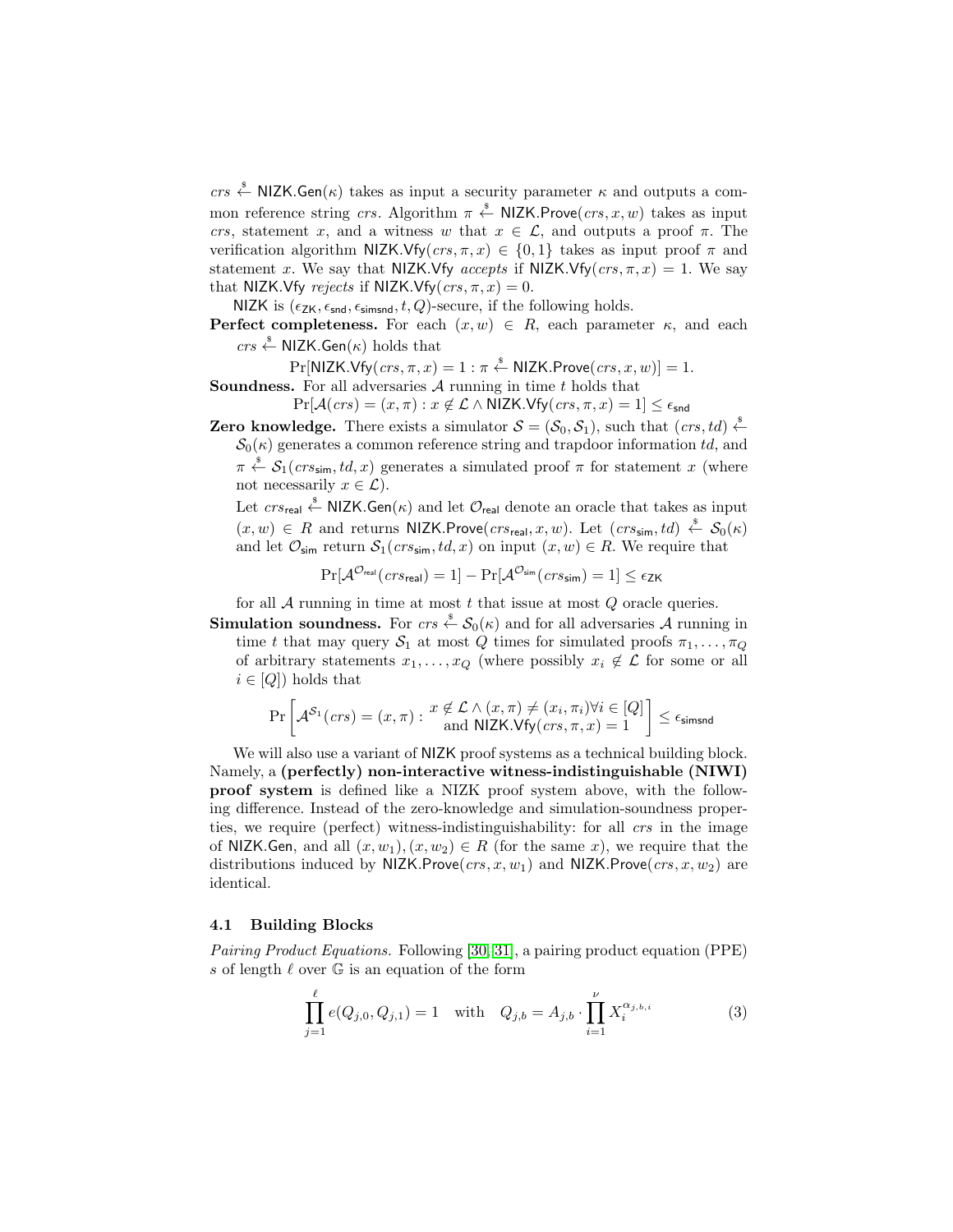where the  $A_i \in \mathbb{G}$  and  $\alpha_{j,b,i} \in \mathbb{Z}_p$  are constants, and the  $X_i \in \mathbb{G}$  are variables. We say that a vector  $\vec{x} = (x_1, \ldots, x_{\nu}) \in \mathbb{G}^{\nu}$  satisfies the equation, if [Equation 3](#page-9-0) holds when setting  $X_i = x_i$ . A set S of pairing product equations is *satisfiable*, if there exists a vector  $\vec{x}$  that satisfies all equations  $s \in S$  simultaneously. In the following, we will consider sets of satisfiable PPEs as languages for NIZK proof systems.

Disjunctions of Pairing Product Equations. Groth [\[30,](#page-16-9) Section 4.8] shows how to express the disjunction of several sets of PPEs through one set. Concretely, given n sets  $S_1, \ldots, S_n$  of PPEs, he constructs a set  $S := OR(S_1, \ldots, S_n)$  of PPEs such that

- every solution  $\vec{x}$  that satisfies S allows to efficiently derive a solution  $\vec{x}_i$  of at least one  $S_i$ ,
- every solution  $\vec{x}_i$  of some  $S_i$  allows to efficiently derive a solution  $\vec{x}$  of  $S$ ,
- if  $S_i$  has  $\nu_i$  variables  $X_i$  and consists of equations of total length  $\ell_i$ , then S has total length  $2\ell + 1$  for  $\ell = \sum_{i=1}^n \ell_i$ , and  $(\sum_{i=1}^n \nu_i) + n + \ell$  variables.

NIWI Proofs for a Set of Pairing Product Equations. Groth and Sahai [\[31\]](#page-16-8) present an efficient non-interactive witness-indistinguishable proof system for arbitrary sets of PPEs. Their system features a CRS crs that can be chosen either to be hiding or to be binding. If crs is hiding, then the resulting proofs are perfectly witness-indistinguishable. If crs is binding, the resulting proofs enjoy perfect soundness, and become extractable: a special trapdoor to crs allows to extract a witness  $\vec{x}$  from a valid proof. Hiding and binding CRSs are computationally indistinguishable under the DLIN assumption in the underlying group G. When implemented over a DLIN-group (as will be the case in our setting), their system has the following efficiency properties (cf. Figure 2 in [\[31\]](#page-16-8)):

- the CRS contains 6 G-elements,
- each used variable  $X_i$  results in 3 G-elements in the proof,
- each PPE incurs 9 G-elements in the proof.

TSig-Verification as a Set of Pairing Product Equations. The verification algorithm of our weakly-secure DLIN-based signature scheme TSig from [Section 3](#page-5-0) can be expressed as a set of PPEs. Concretely, assume a verification key  $vk =$  $(g, h, k, U_1, \ldots, U_8, X_0, z_0)$  for TSig, and a message  $M = (m_{d,1}, \ldots, m_{d,8}) \in \mathbb{G}^8$ . Recall that a TSig-signature  $\Sigma \in \mathbb{G}^{10d+2}$  determines OTSig-verification-keys vk<sub>i</sub>, messages  $M_i$ , and signatures  $\Sigma^{(i)}$  such that  $\Sigma$  is valid iff  $\Sigma^{(i)}$  is a valid OTSig-signature of  $M_i = (m_{i,j})_{j=1}^8$  under  $vk_{i-1}$  for all  $i \in [d]$ . Hence, verification amounts to checking a set  $S_{vk,M}^{\text{TSig}} = \{OR(S_{L,i}, S_{R,i})\}_{i \in [d]}$ , where  $S_{D,i}$  (for  $i \in [d]$  and  $D \in \{L, R\}$  is given by

$$
S_{D,i} = \left\{ \left( \prod_{j=1}^{8} E(U_i, m_{i,j}) \right) \cdot E(G, s_i) \cdot E(H, t_i) = E(X_{D,i}, z_{D,i}) \right\}
$$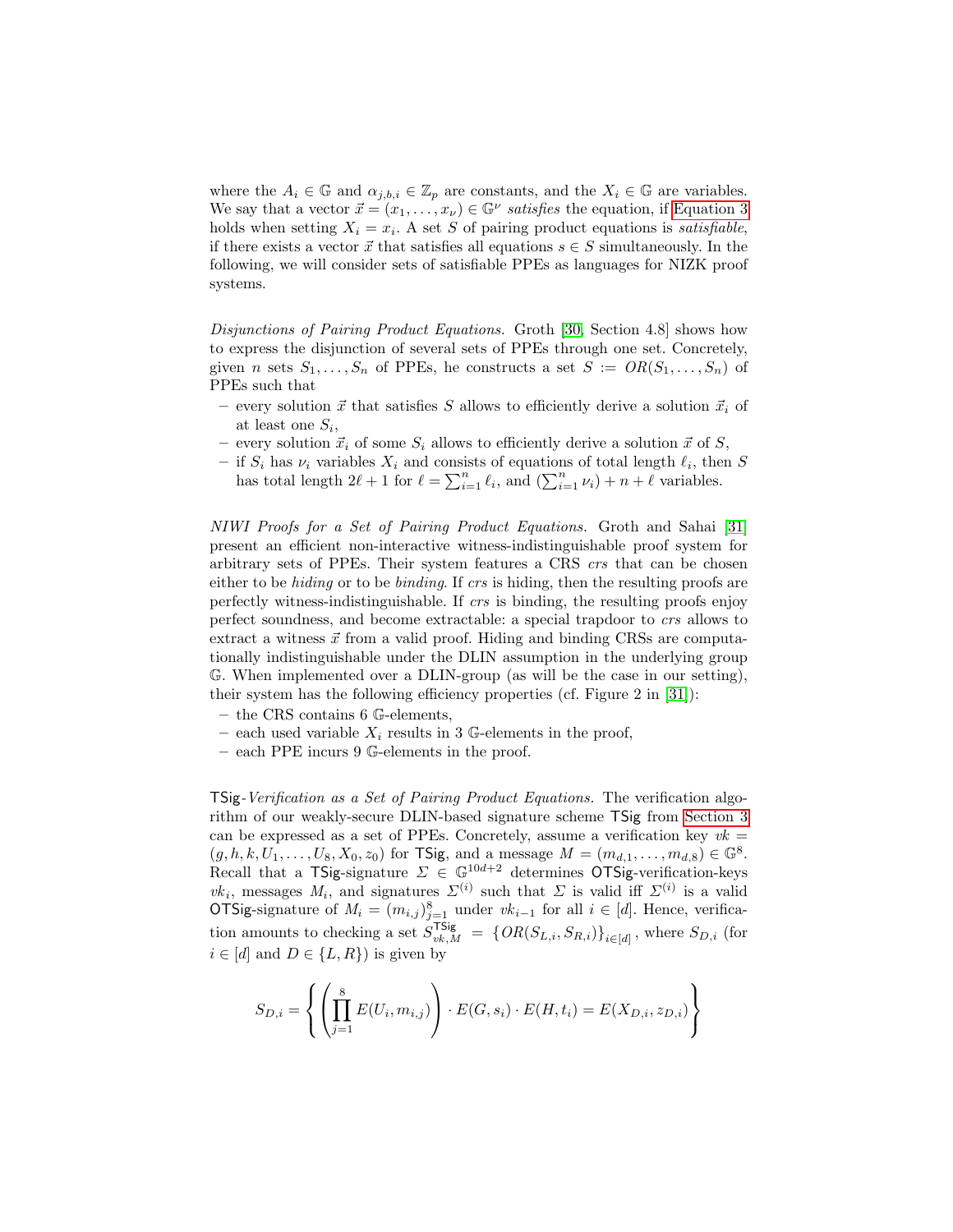of PPEs, where  $G, H, U_1, \ldots, U_8 \in \mathbb{G}^3$  and the  $m_{d,j} \in \mathbb{G}$  are constants, and the  $m_{i,j} \in \mathbb{G}$  (for  $i \in [d-1]$ ),  $X_{L,i}, X_{R,i} \in \mathbb{G}^3$ , and  $z_{L,i}, z_{R,i}, s_i, t_i \in \mathbb{G}$  (for  $i \in [d]$ ) are variables.

Tightly Secure One-Time Signatures. As a final preparation, we require a means to secure proofs from tampering. Typically, this is done via a one-time signature scheme (as, e.g., in [\[40\]](#page-17-5)). For our purposes, however, we require tightly secure (but not necessarily structure-preserving) one-time signatures. To enable a tight reduction, we will consider signature schemes with an algorithm TOTS.Param that outputs common system parameters  $pars_{\text{tots}}$ .

Definition 4. The security experiment for strong n-fold one-time EUF-CMA security is identical to the strong one-time EUF-CMA experiment (see [Sec](#page-4-0)[tion 2\)](#page-4-0), except that the adversary A gets the scheme's public parameters and n verification keys  $pk_i$   $(i \in [n])$  as input. A may request  $(up to)$  one signature  $for~each~pk<sub>i</sub>, and~may~finally~output~a~forget~signature~under~exactly~one~pk<sub>i</sub>.$ We say that a signature scheme TOTS is strongly n-fold one-time  $(\epsilon, t, q)$ -secure if there is no A that  $(\epsilon, t, q)$ -breaks the strong EUF-CMA security of TOTS.

We now construct a signature scheme TOTS whose n-fold one-time EUF-CMA security experiment reduces to the discrete logarithm problem in G. The corresponding reduction loses only a factor of 2, independently of n.

TOTS.Param( $\kappa$ ): The common parameters pars<sub>tots</sub> are a two generators g,  $h_0$ and a collision-resistant hash function  $H: \{0, 1\}^* \to \mathbb{Z}_p$ .

- TOTS.Gen( $pars_{\text{tots}}$ ,  $pars_{\text{tots}})$ : Uniformly choose exponents  $\omega_1, s_1 \in \mathbb{Z}_p$  and output  $vk_{\text{tots}} := (h_1, c_1) := (g^{\omega_1}, g^{s_1})$  and  $sk_{\text{tots}} := (\omega_1, s_1)$ .
- TOTS.Sign( $pars_{\text{tots}}$ ,  $sk_{\text{tots}}$ , m): Uniformly choose  $r_0 \in \mathbb{Z}_p$  and compute  $c_0 :=$  $g^{\mathsf{H}(m)}h_0^{r_0}$  and  $r_1 = (s_1 - \mathsf{H}(c_0))/\omega_1 \text{ mod } p$ , such that  $c_1 = g^{\mathsf{H}(c_0)}h_1^{r_1}$ . Output  $\sigma = (r_0, r_1).$
- TOTS. Vfy( $pars_{\text{tots}},$   $vk_{\text{tots}},$   $m, \sigma$ ): Parse  $\sigma =: (r_0, r_1)$ , and set  $c_0 := g^{\text{H}(m)} h_0^{r_0}$ . If  $c_1 = g^{\text{H}(c_0)} h_1^{r_1}$ , output 1, else 0.

Note that TOTS essentially consists of a two-fold application of Pedersen commitments [\[43\]](#page-17-11), interpreted as one-time signatures.

**Lemma 1.** Let  $n \in \mathbb{N}$ . Then scheme TOTS above is strongly n-fold one-time EUF-CMA secure assuming H is collision-resistant and the discrete logarithm assumption in G holds. Concretely,  $\epsilon_{\text{n-cma}} \leq 2\epsilon_{\text{dlog}} + \epsilon_{\text{crhf}}$  for the advantage  $\epsilon_{\text{n-cma}}$ of an arbitrary n-fold one-time EUF-CMA adversary  $A$ , and the advantages  $\epsilon_{\text{dlog}}$ of a corresponding DLOG-solver  $\beta$  and  $\epsilon_{\rm{crhf}}$  of a H-collision-finder  $\mathcal{C}$ .

The proof is fairly standard, see [\[33\]](#page-16-14) for a sketch.

### 4.2 Our Simulation-Sound NIZK Proof System

We are now ready to describe our proof system for a set  $S$  of PPEs. Intuitively, we will prove, using GS NIWI proofs, that either S is satisfiable, or that we know a TSig-signature for a "suitably unique" value (or both). The "suitably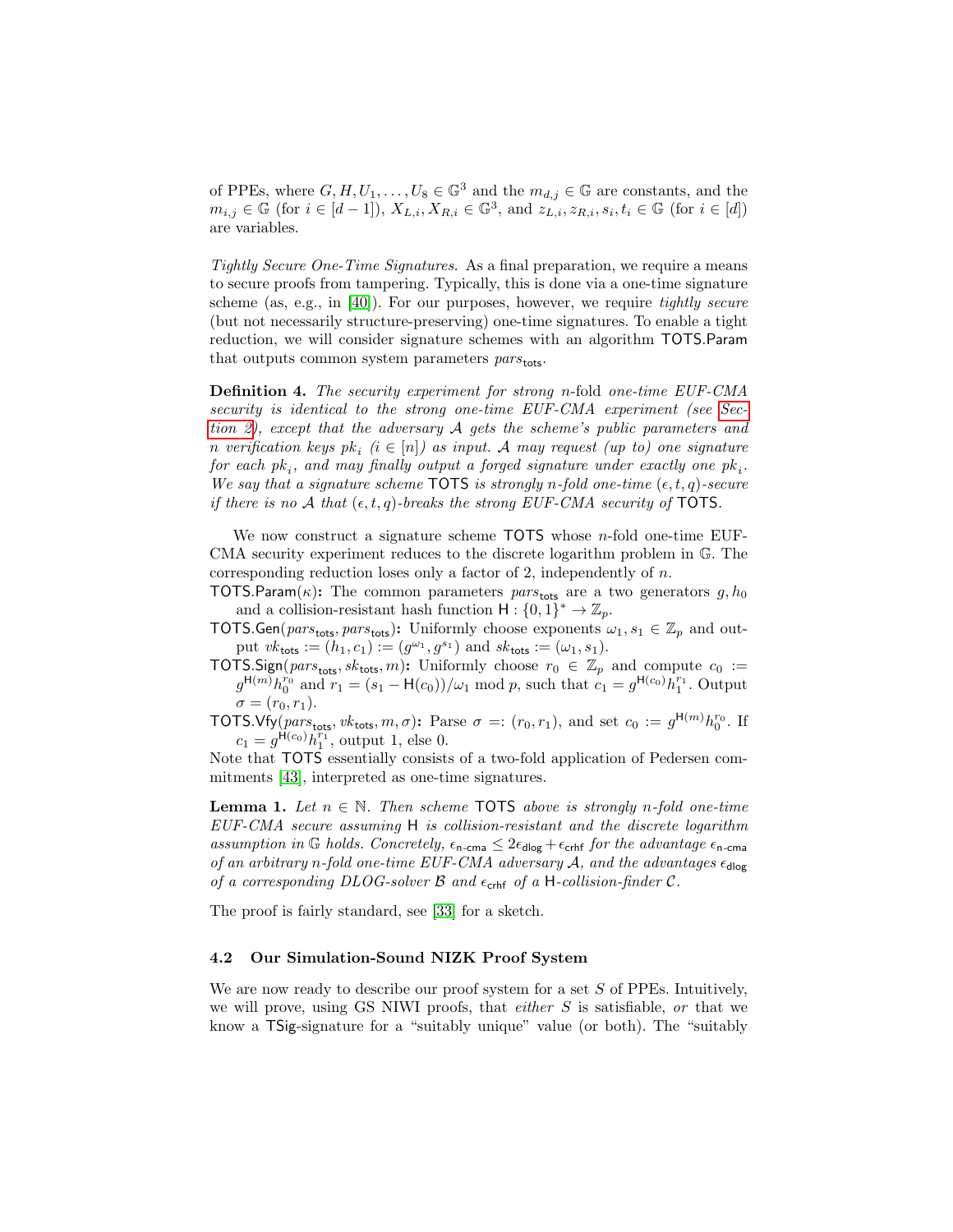unique" value will be a verification key for a strongly (and tightly) secure onetime signature scheme. Simulated proofs prove the "or" branch of the statement, using TSig's signing key. Simulation-soundness (and also soundness) follows from the existential unforgeability of TSig, and from the soundness of GS proofs. A bit more formally, consider the following non-interactive proof system:

- NIZK.Gen(G) outputs a CRS  $crs = (crs_{\text{GS}}, vk, pars_{\text{tots}})$ , where (a)  $crs_{\text{GS}}$  is a binding CRS for DLIN-based GS proofs over  $\mathbb{G}$ , (b) vk is a verification key for TSig, (c) pars<sub>tots</sub> are parameters for a strongly n-fold EUF-CMA secure one-time signature scheme TOTS, whose security reduction does not depend on n.
- NIZK.Prove $(crs, S, \vec{x})$  takes as input a CRS  $crs = (crs_{\text{GS}}, vk)$ , a set S of PPEs, and a satisfying assignment  $\vec{x} = (x_1, \dots, x_{\nu}) \in \mathbb{Z}_{p}^{\nu}$ . Then, NIZK.Prove samples a TOTS keypair ( $vk_{\text{tots}}$ ,  $sk_{\text{tots}}$ ) and outputs  $\pi = (\pi_{\text{GS}}, vk_{\text{tots}}, \sigma_{\text{tots}})$ . Here,  $\pi$ <sub>GS</sub> is a GS proof (using CRS *crs*<sub>GS</sub>) for the set  $OR(S, S_{vk,vk_{\text{tots}}}^{TSig})$  of PPEs (as described above), and  $\sigma_{\text{tots}}$  is a TOTS-signature under  $vk_{\text{tots}}$  of  $\pi_{\text{GS}}$ .
- NIZK.Vfy(crs,  $S, \pi$ ) takes a CRS crs = (crs<sub>GS</sub>, vk), a set S of PPEs, and a proof  $\pi$  as above, verifies  $\sigma_{\text{tots}}$ , and then checks  $\pi$  as a GS proof for the set  $OR(S, S_{vk,vk_{\text{tots}}}^{\text{TSig}})$  of PPEs.

**Theorem 4.** The proof system NIZK just described is  $(\epsilon_{ZK}, \epsilon_{\text{snd}}, \epsilon_{\text{simsnd}}, t, Q)$ secure, where  $\epsilon_{ZK} \leq 2|\epsilon_{GS}|$  and  $\epsilon_{\text{snd}}, \epsilon_{\text{simsnd}} \leq \epsilon_{\text{tots}} + \epsilon_{\text{tsig}}$  for the advantages of suitable adversaries on the indistinguishability of hiding and binding GS CRSs, the strong Q-fold one-time EUF-CMA security of TOTS, and the weak EUF-CMA security of TSig. All constructed adversaries have roughly the same runtime as the zero-knowledge, soundness, resp. simulation-soundness experiments (with adversaries of runtime t).

### <span id="page-12-0"></span>5 Tight IND-CCA Security in the Multi-User Setting

A public-key encryption scheme consists of four algorithms  $PKE = (PKE.Param,$ PKE.Gen, PKE.Enc, PKE.Dec). Parameter generation  $\overline{H} \stackrel{\hspace{0.1em}\mathsf{\scriptscriptstyle\$}}{\leftarrow}$  PKE.Param $(\kappa)$  takes as input a security parameter  $\kappa$  and outputs parameters  $\Pi$ . The key generation algorithm  $(pk, sk) \stackrel{\$}{\leftarrow}$  PKE. Gen $(\Pi)$  generates, on input  $\Pi$ , a public encryption key  $pk$  and a secret decryption key  $sk$ . The probabilistic encryption algorithm  $c \stackrel{\hspace{0.1em}\mathsf{\scriptscriptstyle\$}}{\leftarrow}$  PKE.Enc $(pk, m)$  takes as input a public key pk and a message m, and outputs a ciphertext c. The deterministic decryption algorithm PKE.Dec(sk, c)  $\in$  ${m, \perp}$  takes as input a secret key sk and a ciphertext c, and outputs a message m or an error symbol  $\perp$ . We require the usual correctness properties.

The following security experiment, played between a challenger and an adversary  $A$ , is based on the multi-user security definition from [\[9\]](#page-15-0). The experiment is parametrized by two integers  $\mu, q \in \mathbb{N}$ .

1. The challenger runs  $\Pi \stackrel{\$}{\leftarrow} PKE.Param(\kappa)$  once and then PKE.Gen( $\Pi$ )  $\mu$  times to generate  $\mu$  key pairs  $(pk^{(i)}, sk^{(i)}), i \in [\mu]$ . Then it tosses a coin  $b \stackrel{\$}{\leftarrow} \{0,1\},\$ initializes a list  $Clist := \emptyset$  to the empty list, and defines a counter  $j_i := 0$  for each  $i \in [\mu]$ .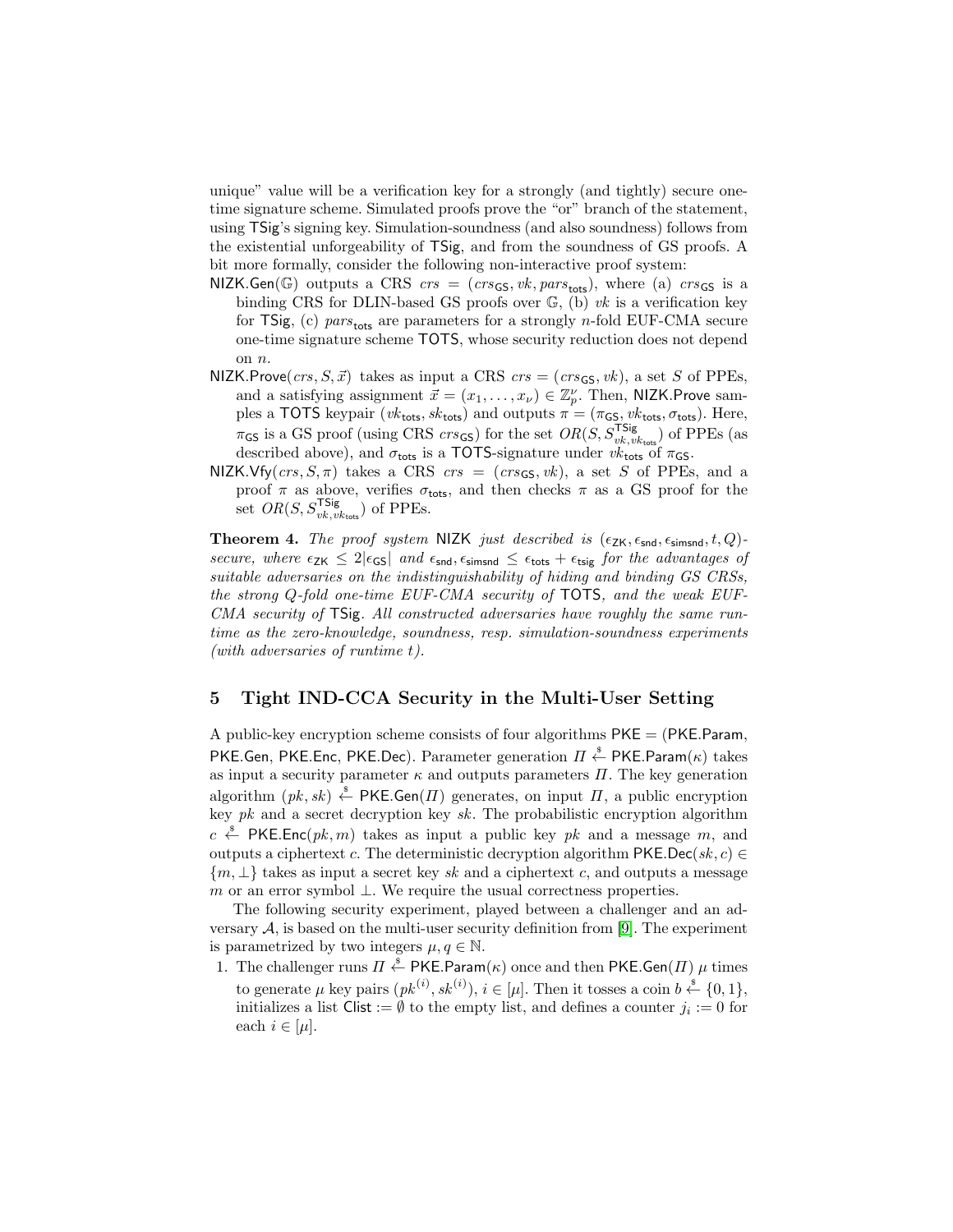- 2. The adversary receives the public keys  $pk^{(1)}, \ldots, pk^{(\mu)}$  as input. It may query the challenger for two types of operations.
	- **Encryption queries.** The adversary submits two messages  $m_0, m_1$  and an index  $i \in [\mu]$ . If  $j_i \geq q$  then the challenger returns  $\bot$ . Otherwise it encrypts  $m_b$  under public key  $pk^{(i)}$  by computing  $c = \mathsf{PKE}.\mathsf{Enc}(pk^{(i)}, m_b).$ Then it appends  $(c, i)$  to Clist, updates counter  $j_i$  as  $j_i := j_i + 1$ , and returns c.
	- **Decryption queries.** The adversary submits a ciphertext  $c$  and an index  $i \in [\mu]$ . If  $(c, i) \in$  Clist then the challenger returns  $\bot$ . Otherwise it returns whatever  $PKE.Dec(sk^{(i)}, c)$  returns.
- 3. Eventually the adversary  $A$  outputs a bit  $b'$ . We say that the adversary wins the game, if  $b = b'$ .

**Definition 5.** Let  $A$  be an adversary that runs in time t and wins with probability  $1/2+\epsilon$ . Then A ( $\epsilon$ , t)-breaks the  $(\mu, q)$ -IND-CCA security of PKE. If A never asks any decryption query, then  $\mathcal{A}(\epsilon, t)$ -breaks the  $(\mu, q)$ -IND-CPA security of PKE. For  $ATK \in \{CPA, CCA\}$  we say that PKE is  $(\epsilon, t, \mu, q)$ -IND-ATK secure, if there exists no adversary that  $(\epsilon, t)$ -breaks the  $(\mu, q)$ -IND-ATK security of PKE.

Note that for ATK  $\in \{CPA, CCA\}$  the classical definitions of IND-ATK security  $[27, 44]$  $[27, 44]$  are identical to  $(1, 1)$ -IND-ATK security in the above sense. More-over, the generic reduction from [\[9\]](#page-15-0) shows that an adversary A that  $(\epsilon, t)$ -breaks the  $(\mu, q)$ -IND-ATK security of public-key encryption scheme PKE implies an adversary A' that  $(\epsilon', t')$ -breaks the (1, 1)-IND-ATK security of PKE with  $t' \approx t$ and  $\epsilon' \geq \epsilon/(q\mu)$ . Thus, the generic reduction looses a factor of  $q\mu$ .

Generic Construction. The construction of the public-key encryption scheme  $Enc_{CCA}$  with tight security reduction follows the Naor-Yung paradigm [\[42,](#page-17-6) [45,](#page-17-12) [40\]](#page-17-5). It uses as building blocks an (IND-CPA secure) public-key encryption scheme  $Enc<sub>CPA</sub>$  = (CPA.Param, CPA.Gen, CPA.Enc, CPA.Dec) and a (simulation-sound) non-interactive zero-knowledge proof system  $NIZK = (NIZK.Gen, NIZK.Prove,$ NIZK.Vfy). We let scheme  $Enc_{CA} = (CCA.Param, CCA.Gen, CCA.Enc, CCA Dec)$ be as follows.

 $CCA.Param(\kappa)$  generates a common reference string for the NIZK proof system  $\mathit{crs} \overset{\hspace{0.1em}\mathsf{\scriptscriptstyle\$}}{\leftarrow}$  NIZK.Gen $(\kappa)$  for the language  $\mathcal{L} := \{(pk_0, pk_1, c_0, c_1)\}$  such that  $(pk_0, pk_1, c_0, c_1) \in \mathcal{L}$  if and only if

 $c_0 = \text{CPA}.\text{Enc}(pk_0, m) \wedge c_1 = \text{CPA}.\text{Enc}(pk_1, m).$ 

That is, we have  $(pk_0, pk_1, vk_{ots}, c_0, c_1, c_{II}) \in \mathcal{L}$  iff  $c_0$  and  $c_1$  encrypt the same message m.

- CCA.Gen( $\Pi$ ) generates two key pairs  $(pk_0, sk_0), (pk_1, sk_1) \stackrel{\$}{\leftarrow}$  CPA.Gen of the public-key encryption scheme. The resulting public key is  $pk = (pk_0, pk_1, \Pi)$ , the secret key is  $sk = sk_0$ .
- CCA.Enc( $pk, m$ ) encrypts a message m by computing  $c_0 = \text{CPA}$ .Enc( $pk_0, m$ ),  $c_1 = \text{CPA}.\text{Enc}(pk_1, m)$ , and a proof  $\pi$  that  $(pk_0, pk_1, c_0, c_1) \in \mathcal{L}$ , using the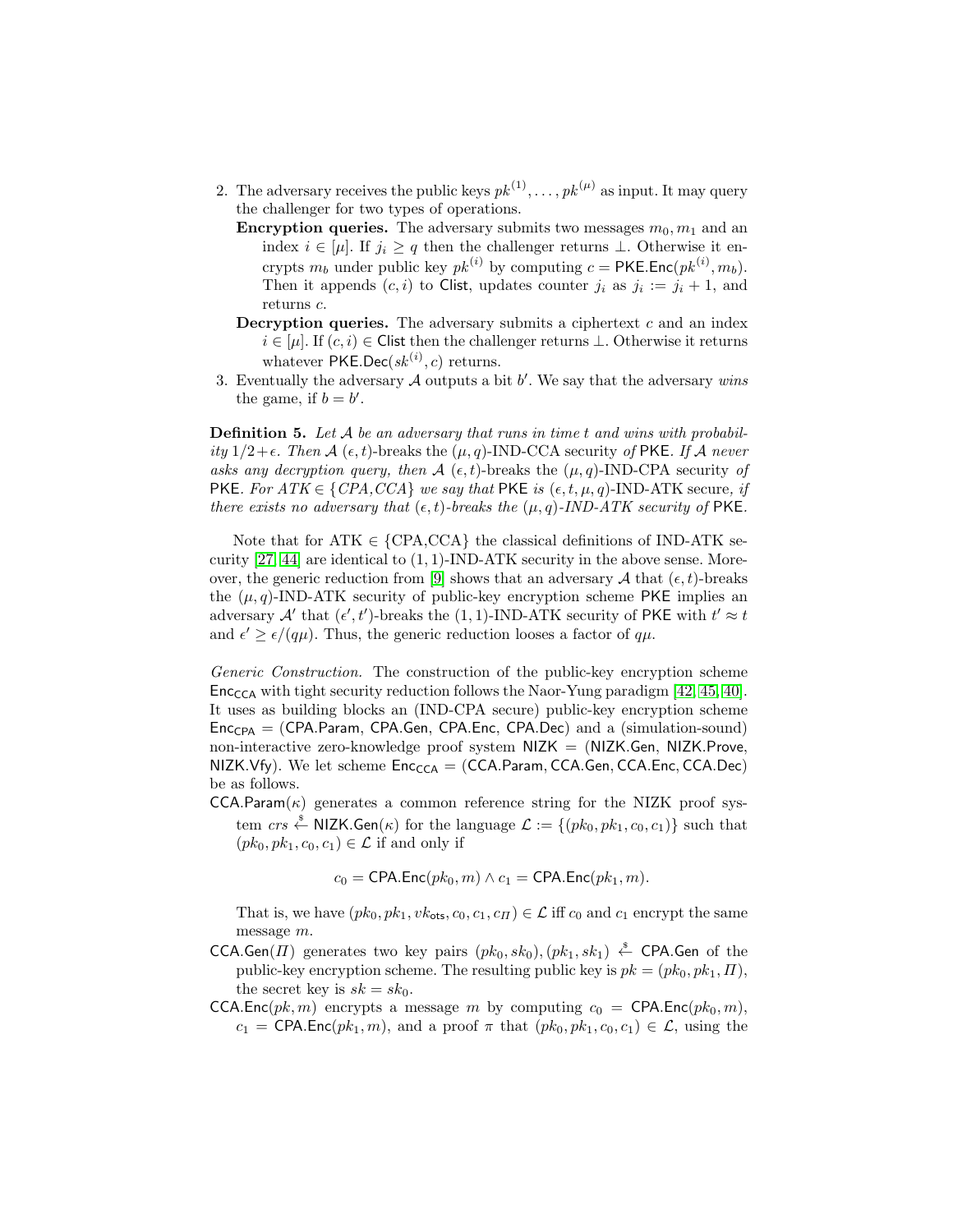encryption randomness of  $c_0$  and  $c_1$  as witness. The resulting ciphertext is  $c = (c_0, c_1, \pi).$ 

 $CCA.$ Dec(sk, c) decrypts a given ciphertext as follows. First it checks whether  $(pk_0, pk_1, c_0, c_1) \in \mathcal{L}$  by verifying the proof  $\pi$ . If false, then it returns  $\perp$ . Otherwise it computes and returns  $m = \text{CPA.Dec}(sk_0, c_0)$ .

It is a classical result  $[45]$  that the above encryption scheme is  $(1, 1)$ -IND-CCA secure, if  $\mathsf{Enc}_{\mathsf{CPA}}$  is (1, 1)-IND-CPA secure and NIZK is one-time simulation sound. In the sequel we generalize this to showing that the  $(\mu, q)$ -IND-CCA security of  $\mathsf{Enc}_{\mathsf{CCA}}$  reduces tightly (i.e., independent of  $\mu$  and  $q$ ) to the  $(\mu, q)$ -IND-CPA security of  $\mathsf{Enc_{CPA}}$  and the  $\mu q$ -security of NIZK.

We remark that our NIZK proof system from Section [4](#page-8-1) inherits the (witness)extractability of Groth-Sahai proofs. Hence, one could think of treating the NIZK system NIZK as one instance of an IND-CPA secure PKE scheme (with the extraction trapdoor as decryption key). It would seem natural to expect that a variant of scheme  $Enc_{CA}$  above with only one  $Enc_{CPA}$  instance might be IND-CCA secure. We do not know if this holds, however: concretely, to show witnessindistinguishability of our proof system NIZK, we will at some point need to switch NIZK into hiding mode. In this mode, no extraction trapdoor exists, and it is unclear how to go answer decryption queries for  $Enc_{CCA}$ .

**Theorem 5.** Let Enc<sub>CPA</sub> be  $(\epsilon_{\text{CPA}}, t_{\text{CPA}}, \mu, q)$ -IND-CPA secure, and let NIZK be  $(\epsilon_{ZK}, \epsilon_{\text{snd}}, \epsilon_{\text{simsnd}}, t_{NIZK}, \mu q)$ -secure. Then Enc<sub>CCA</sub> is  $(\epsilon, t, \mu, q)$ -IND-CCA secure, where  $t_{\text{NIZK}}$  and  $t_{\text{CPA}}$  are roughly the runtime of the IND-CCA experiment with an adversary of runtime t, and  $\epsilon \leq 2 \cdot (\epsilon_{\text{CPA}} + \epsilon_{\text{ZK}}) + \epsilon_{\text{snd}} + \epsilon_{\text{simsnd}}$ .

In order to instantiate the CCA-secure scheme from the previous section, we finally need an IND-CPA secure encryption scheme with tight security reduction. A well-known construction can be found in [\[33\]](#page-16-14).

## References

- <span id="page-14-2"></span>[1] Masayuki Abe, Georg Fuchsbauer, Jens Groth, Kristiyan Haralambiev, and Miyako Ohkubo. Structure-preserving signatures and commitments to group elements. In Tal Rabin, editor, CRYPTO 2010, volume 6223 of LNCS, pages 209–236. Springer, August 2010.
- <span id="page-14-1"></span>[2] Masayuki Abe, Kristiyan Haralambiev, and Miyako Ohkubo. Signing on elements in bilinear groups for modular protocol design. Cryptology ePrint Archive, Report 2010/133, 2010. <http://eprint.iacr.org/>.
- <span id="page-14-0"></span>[3] Masayuki Abe, Jens Groth, Kristiyan Haralambiev, and Miyako Ohkubo. Optimal structure-preserving signatures in asymmetric bilinear groups. In Phillip Rogaway, editor, CRYPTO 2011, volume 6841 of LNCS, pages 649– 666. Springer, August 2011.
- <span id="page-14-3"></span>[4] Masayuki Abe, Melissa Chase, Bernardo David, Markulf Kohlweiss, Ryo Nishimaki, and Miyako Ohkubo. Constant-size structure-preserving signatures: Generic constructions and simple assumptions. Cryptology ePrint Archive, Report 2012/285, 2012. <http://eprint.iacr.org/>.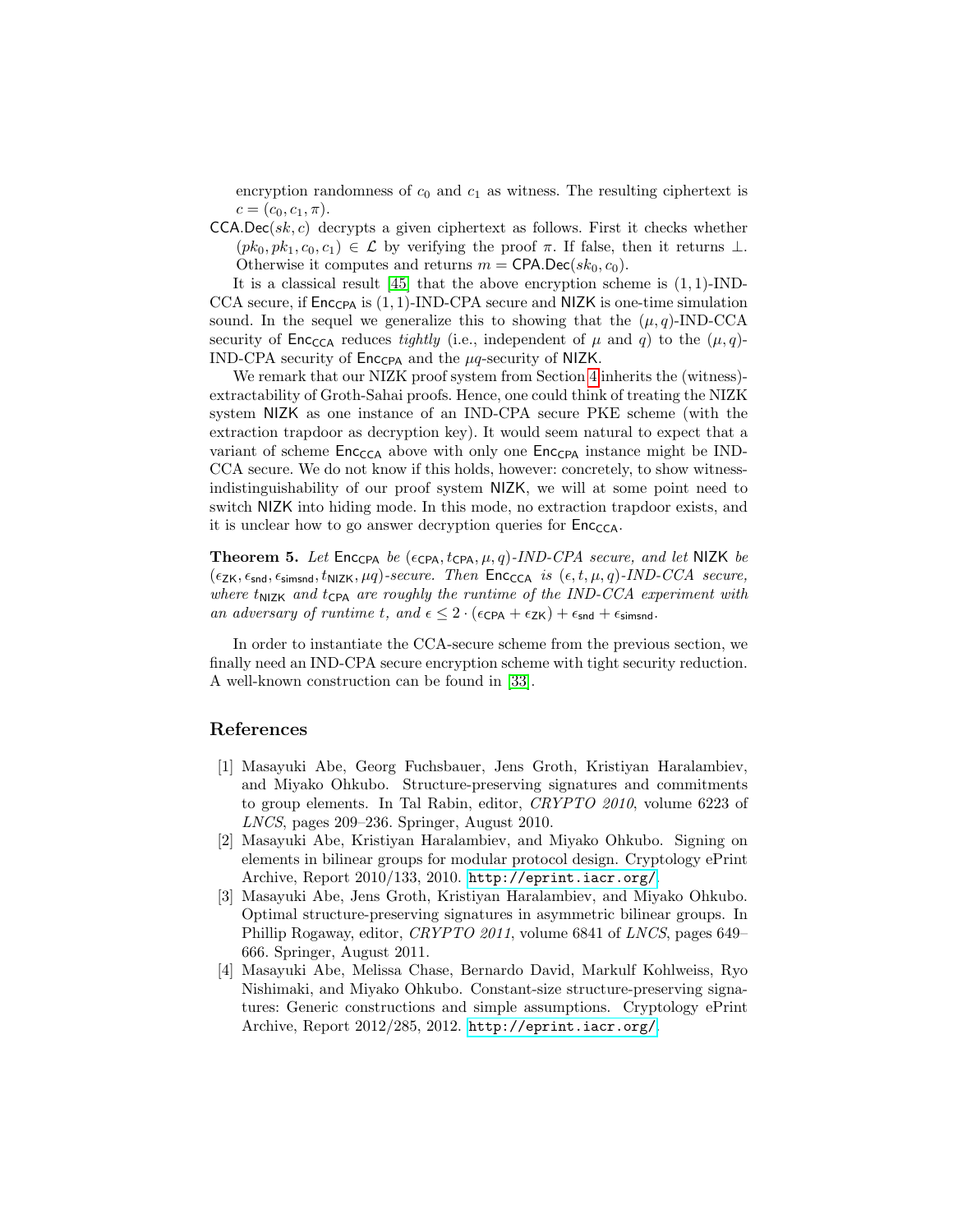- <span id="page-15-6"></span>[5] Mihir Bellare and Phillip Rogaway. Random oracles are practical: A paradigm for designing efficient protocols. In V. Ashby, editor, ACM CCS 93, pages 62–73. ACM Press, November 1993.
- <span id="page-15-12"></span>[6] Mihir Bellare and Sarah Shoup. Two-tier signatures, strongly unforgeable signatures, and fiat-shamir without random oracles. In Tatsuaki Okamoto and Xiaoyun Wang, editors, PKC 2007, volume 4450 of LNCS, pages 201– 216. Springer, April 2007.
- <span id="page-15-2"></span>[7] Mihir Bellare, Anand Desai, Eric Jokipii, and Phillip Rogaway. A concrete security treatment of symmetric encryption. In 38th FOCS, pages 394–403. IEEE Computer Society Press, October 1997.
- <span id="page-15-1"></span>[8] Mihir Bellare, Anand Desai, David Pointcheval, and Phillip Rogaway. Relations among notions of security for public-key encryption schemes. In Hugo Krawczyk, editor, CRYPTO'98, volume 1462 of LNCS, pages 26–45. Springer, August 1998.
- <span id="page-15-0"></span>[9] Mihir Bellare, Alexandra Boldyreva, and Silvio Micali. Public-key encryption in a multi-user setting: Security proofs and improvements. In Bart Preneel, editor, *EUROCRYPT* 2000, volume 1807 of *LNCS*, pages 259–274. Springer, May 2000.
- <span id="page-15-11"></span>[10] Daniel J. Bernstein. Proving tight security for Rabin-Williams signatures. In Nigel P. Smart, editor, EUROCRYPT 2008, volume 4965 of LNCS, pages 70–87. Springer, April 2008.
- <span id="page-15-3"></span>[11] Dan Boneh and Xavier Boyen. Efficient selective-ID secure identity based encryption without random oracles. In Christian Cachin and Jan Camenisch, editors, *EUROCRYPT* 2004, volume 3027 of *LNCS*, pages 223– 238. Springer, May 2004.
- <span id="page-15-9"></span>[12] Dan Boneh, Ilya Mironov, and Victor Shoup. A secure signature scheme from bilinear maps. In Marc Joye, editor, CT-RSA 2003, volume 2612 of LNCS, pages 98–110. Springer, April 2003.
- <span id="page-15-8"></span>[13] Jan Camenisch, Nishanth Chandran, and Victor Shoup. A public key encryption scheme secure against key dependent chosen plaintext and adaptive chosen ciphertext attacks. In Antoine Joux, editor, EUROCRYPT 2009, volume 5479 of LNCS, pages 351–368. Springer, April 2009.
- <span id="page-15-5"></span>[14] Ran Canetti, Shai Halevi, and Jonathan Katz. A forward-secure public-key encryption scheme. *Journal of Cryptology*, 20(3):265–294, July 2007.
- <span id="page-15-13"></span>[15] Julien Cathalo, Benoît Libert, and Moti Yung. Group encryption: Noninteractive realization in the standard model. In Mitsuru Matsui, editor, ASIACRYPT 2009, volume 5912 of LNCS, pages 179–196. Springer, December 2009.
- <span id="page-15-7"></span>[16] Melissa Chase and Markulf Kohlweiss. A domain transformation for structure-preserving signatures on group elements. Cryptology ePrint Archive, Report 2011/342, 2011. <http://eprint.iacr.org/>.
- <span id="page-15-10"></span>[17] Benoˆıt Chevallier-Mames and Marc Joye. A practical and tightly secure signature scheme without hash function. In Masayuki Abe, editor, CT-RSA 2007, volume 4377 of LNCS, pages 339–356. Springer, February 2007.
- <span id="page-15-4"></span>[18] Ronald Cramer and Victor Shoup. A practical public key cryptosystem provably secure against adaptive chosen ciphertext attack. In Hugo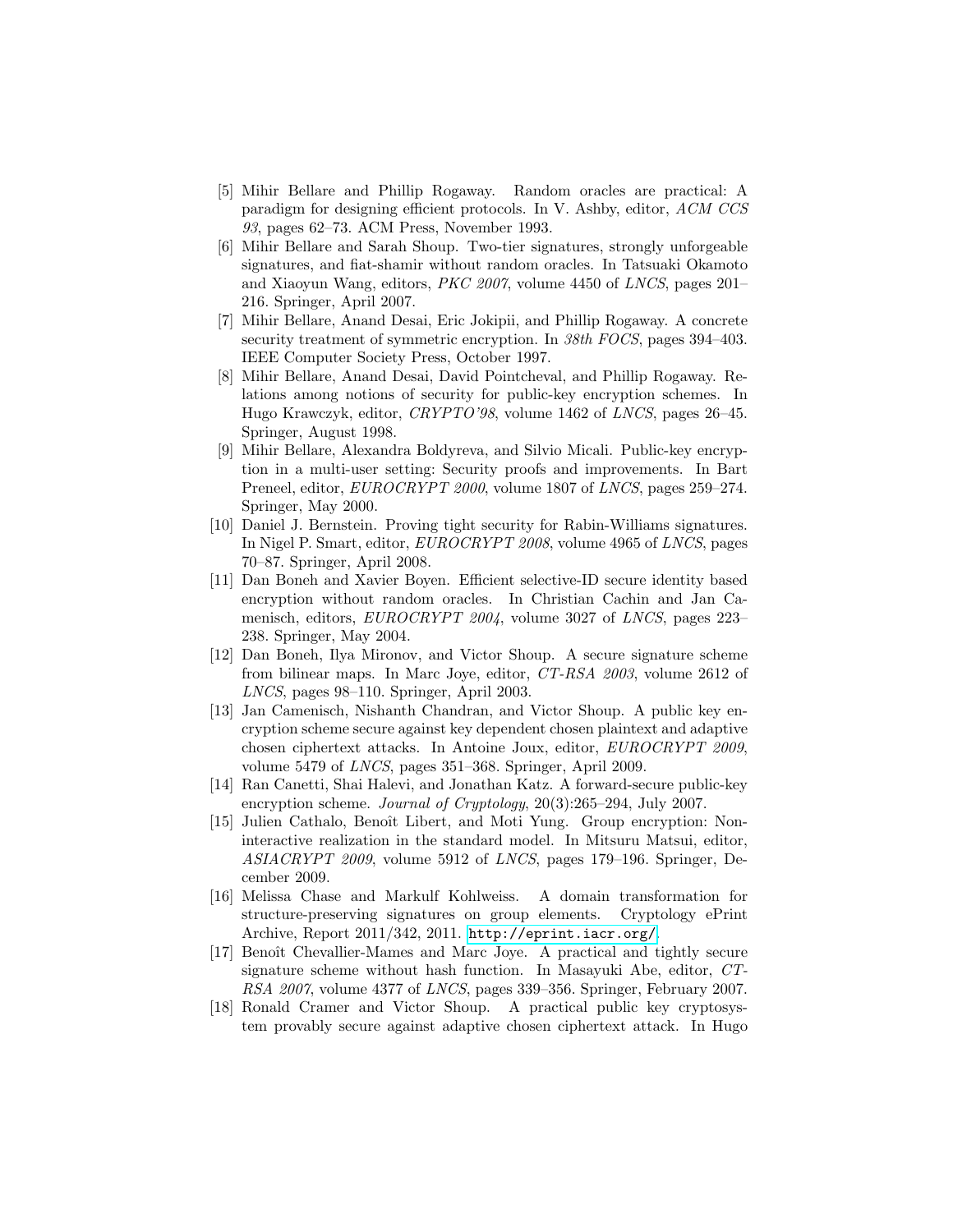Krawczyk, editor, CRYPTO'98, volume 1462 of LNCS, pages 13–25. Springer, August 1998.

- <span id="page-16-4"></span>[19] Ronald Cramer and Victor Shoup. Universal hash proofs and a paradigm for adaptive chosen ciphertext secure public-key encryption. In Lars R. Knudsen, editor, EUROCRYPT 2002, volume 2332 of LNCS, pages 45–64. Springer, April / May 2002.
- <span id="page-16-0"></span>[20] Danny Dolev, Cynthia Dwork, and Moni Naor. Nonmalleable cryptography. SIAM Journal on Computing, 30(2):391–437, 2000.
- <span id="page-16-2"></span>[21] Taher ElGamal. A public key cryptosystem and a signature scheme based on discrete logarithms. IEEE Transactions on Information Theory, 31:469– 472, 1985.
- <span id="page-16-11"></span>[22] Georg Fuchsbauer. Automorphic Signatures and Applications. PhD thesis, ENS, Paris, 2010.
- <span id="page-16-7"></span>[23] Eiichiro Fujisaki and Tatsuaki Okamoto. Secure integration of asymmetric and symmetric encryption schemes. In Michael J. Wiener, editor,  $CRYPTO'39$ , volume 1666 of *LNCS*, pages 537–554. Springer, August 1999.
- <span id="page-16-10"></span>[24] Rosario Gennaro, Shai Halevi, and Tal Rabin. Secure hash-and-sign signatures without the random oracle. In Jacques Stern, editor, EURO-CRYPT'99, volume 1592 of LNCS, pages 123–139. Springer, May 1999.
- <span id="page-16-5"></span>[25] Craig Gentry. Practical identity-based encryption without random oracles. In Serge Vaudenay, editor, EUROCRYPT 2006, volume 4004 of LNCS, pages 445–464. Springer, May / June 2006.
- <span id="page-16-6"></span>[26] Craig Gentry and Shai Halevi. Hierarchical identity based encryption with polynomially many levels. In Omer Reingold, editor, TCC 2009, volume 5444 of LNCS, pages 437–456. Springer, March 2009.
- <span id="page-16-15"></span>[27] Shafi Goldwasser and Silvio Micali. Probabilistic encryption. Journal of Computer and System Sciences, 28(2):270–299, 1984.
- <span id="page-16-13"></span>[28] Shafi Goldwasser, Silvio Micali, and Ronald L. Rivest. A digital signature scheme secure against adaptive chosen-message attacks. SIAM Journal on Computing, 17(2):281–308, April 1988.
- <span id="page-16-12"></span>[29] Matthew Green and Susan Hohenberger. Practical adaptive oblivious transfer from simple assumptions. In Yuval Ishai, editor, TCC 2011, volume 6597 of LNCS, pages 347–363. Springer, March 2011.
- <span id="page-16-9"></span>[30] Jens Groth. Simulation-sound NIZK proofs for a practical language and constant size group signatures. In Xuejia Lai and Kefei Chen, editors, ASI-ACRYPT 2006, volume 4284 of LNCS, pages 444–459. Springer, December 2006.
- <span id="page-16-8"></span>[31] Jens Groth and Amit Sahai. Efficient non-interactive proof systems for bilinear groups. In Nigel P. Smart, editor, EUROCRYPT 2008, volume 4965 of LNCS, pages 415–432. Springer, April 2008.
- <span id="page-16-1"></span>[32] Dennis Hofheinz. All-but-many lossy trapdoor functions. In EUROCRYPT. Springer, 2012.
- <span id="page-16-14"></span>[33] Dennis Hofheinz and Tibor Jager. Tightly secure signatures and public-key encryption. Cryptology ePrint Archive, 2012. <http://eprint.iacr.org/>.
- <span id="page-16-3"></span>[34] Dennis Hofheinz and Eike Kiltz. Secure hybrid encryption from weakened key encapsulation. In Alfred Menezes, editor, CRYPTO 2007, volume 4622 of LNCS, pages 553–571. Springer, August 2007.